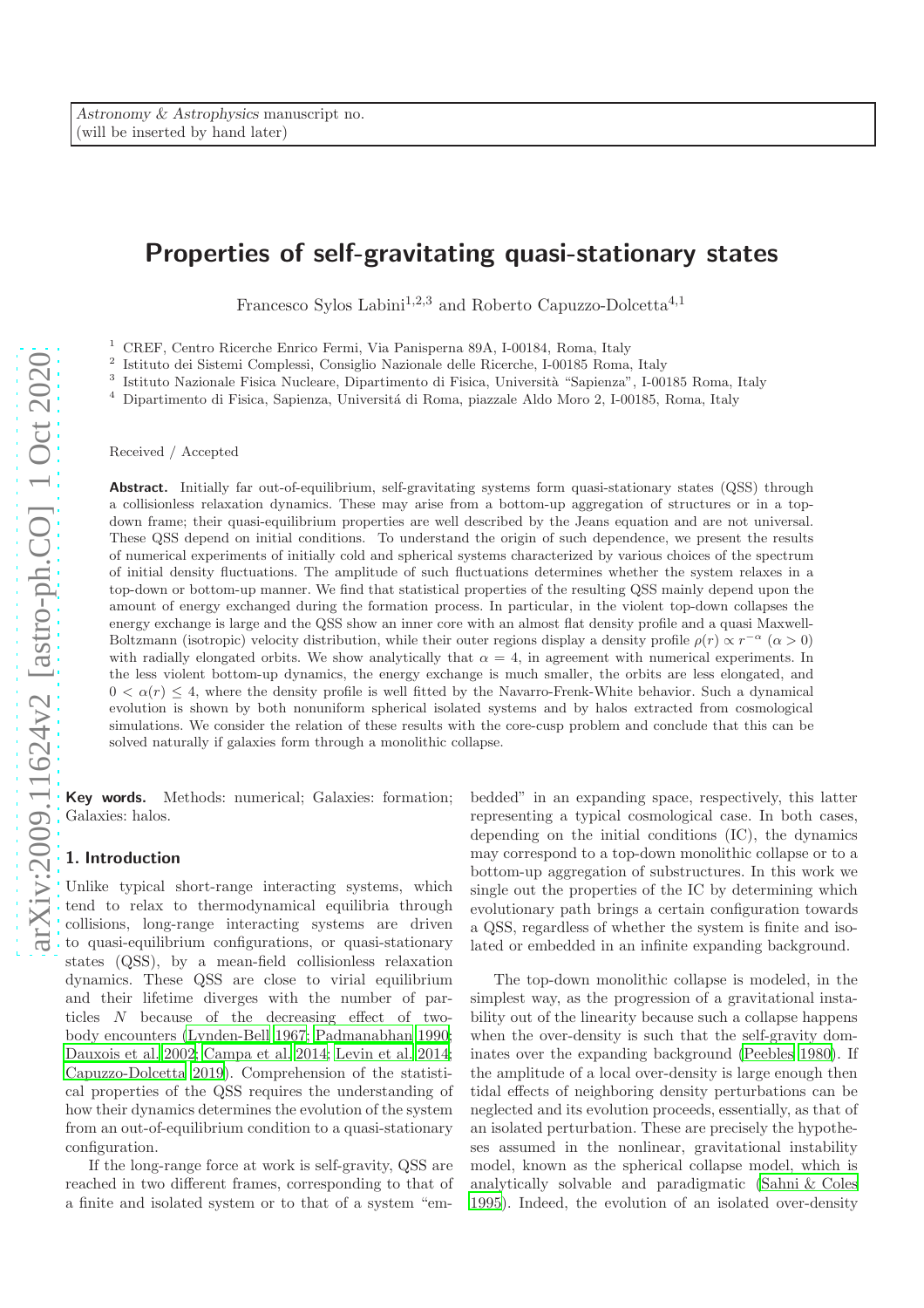in an expanding background should reproduce, in physical coordinates, that obtained in open boundary conditions without expansion [\(Joyce & Sylos Labini](#page-13-8) [2013](#page-13-8)). The collapse and stabilization of such an overdensity has been studied since the first numerical experiments with self-gravitating systems in both isolated and embedded cases [\(Henon 1964;](#page-13-9) [van Albada](#page-14-0) [1982](#page-14-0); [Aarseth et al. 1988;](#page-13-10) [Aguilar & Merritt 1990;](#page-13-11) [Theis & Spurzem 1999](#page-14-1); [Boily et al. 2002;](#page-13-12) [Roy & Perez](#page-13-13) [2004](#page-13-13); [Boily & Athanassoula 2006;](#page-13-14) [Barnes et al. 2009;](#page-13-15) [Joyce et al. 2009;](#page-13-16) [Sylos Labini 2012;](#page-14-2) [Worrakitpoonpon](#page-14-3) [2015](#page-14-3); [Merritt & Aguilar 1985;](#page-13-17) [Aguilar & Merritt](#page-13-11) [1990](#page-13-11); [Theis & Spurzem 1999;](#page-14-1) [Sylos Labini 2013b;](#page-14-4) [Sylos Labini et al. 2015;](#page-14-5) [Benhaiem & Sylos Labini 2015;](#page-13-18) [Benhaiem et al. 2016;](#page-13-19) [Benhaiem & Sylos Labini 2017;](#page-13-20) [Spera & Capuzzo-Dolcetta 2017\)](#page-14-6).

On the other hand, a QSS can be originated from a bottom-up hierarchical aggregation process, in which smaller substructures merge to form larger and larger systems. If the system is infinite this process continues without ending, while if the system is finite the aggregation eventually halts. Bottom-up structure formation is typical of standard cosmological scenarios, like the cold dark matter (CDM) scenario because of the long-range nature of density correlations [\(Blumenthal et al. 1982](#page-13-21); [Bond et al.](#page-13-22) [1982](#page-13-22); [Peebles 1980;](#page-13-6) [Blumenthal et al. 1984\)](#page-13-23). In the case of cosmological systems, if the velocity dispersion is large then the collapse occurs for objects that are big enough to make their gravitational potential overcoming the pressure due to random motions, which corresponds to the so-called hot dark matter scenarios. In this latter case, density correlations have a sharp cutoff beyond a scale corresponding to the size of the perturbations that first become nonlinear [\(Peebles 1980\)](#page-13-6).

The statistical properties of the QSS depend on which of the two evolutionary paths described above was followed by the system in exam. In particular, in this paper we show that these properties are essentially related to the violence, in terms of the particle energy variation, of the process leading toward settling the system in a QSS. This process is very quick in the case of a top-down monolithic collapse, while slower for a hierarchical, bottom-up, aggregation process.

The focus of our study is the investigation of QSS with power-law density profiles and for this reason we consider cold IC that correspond to far out-of-equilibrium config-urations (i.e., with a virial ratio<sup>[1](#page-1-0)</sup>  $|Q| \ll 1$ : if  $|Q| \approx 1$ ) then the collapse is inhibited and the system relaxes gently to form a compact core with an exponentially decaying density profile [\(Sylos Labini 2013b](#page-14-4); [Benetti et al. 2014\)](#page-13-24).

In order to study the two dynamical mechanisms outlined above, in this paper we consider, through numerical N-body experiments, the evolution of simple systems corresponding to finite spherical distributions with various initial density fluctuations power spectra. Changing the amplitude of such fluctuations allows us to pass from a top-down to a bottom-up process, and thus to explore the full dynamics phase-space. This study aims to develop a unified understanding of the properties of the QSS generated by both dynamical mechanisms. We also consider the properties of QSS formed in cosmological N-body simulations, that is, the so-called halos. To this purpose, we consider halos extracted from the Abacus simulations [\(Garrison et al. 2018,](#page-13-25) [2019](#page-13-26)), where a CDM scenario is adopted. We show that their properties can be understood in the same theoretical framework developed above and discuss the reason for such a case.

The paper is organized as follows. In in Sect[.2](#page-1-1) we present the main characteristics of our N-body experiments for isolated systems we considered and of those of the Abacus simulations leading to cosmological halos. In Sect[.3](#page-3-0) we discuss the case of models of uniform and nonuniform spherical collapses that show the transition from a bottom-up to a top-down clustering. The properties of cosmological halos are also considered. The astrophysical implications of our findings are discussed in Sect[.4,](#page-12-0) in which we also draw our conclusions.

#### <span id="page-1-1"></span>2. Models and methods

#### 2.1. Isolated systems

We considered two types of IC in our numerical experiments of finite systems. The first is represented by spherical, isolated, spatially homogeneous, and cold overdensities of  $N$  particles of mass  $m$  with zero initial velocity in which particles are randomly distributed, that is, have Poisson density fluctuations,

$$
\delta = \sqrt{\frac{\langle \Delta N^2 \rangle}{\langle N \rangle^2}} \sim N^{-1/2} .
$$

In order to explore the role of fluctuations we let  $N$  vary in the range  $10^4 - 10^6$  while the total mass and size of the system are taken as constant. We chose a normalization to an astrophysical object; the total mass is  $M = 10^{10} M_{\odot}$ and the initial radius is  $R_0 = 100$  kpc, therefore the freefall time

<span id="page-1-2"></span>
$$
\tau_{ff} \approx \frac{1}{\sqrt{G\rho}} \approx 1.5 \text{ Gyr},\tag{1}
$$

where  $\rho = 3M/(4\pi R_0^3)$  is the system density. As mentioned in the introduction, the most violent evolution occurs, of course, when the initial velocity dispersion is zero  $(Q = 0)$ ; when the initial virial ratio is in the range  $-0.5 < Q < 0$  then the collapse is less violent but, qualitatively, the dynamical evolution remains the similar to that of  $Q = 0$  [\(Sylos Labini 2013b\)](#page-14-4). For warmer IC (i.e.,  $-1 < Q < -0.5$ ) the collapse is halted by the effect of the large velocity dispersion and the system reaches a configuration characterized by a compact core a very diluted halo [\(Benetti et al. 2014\)](#page-13-24). We focussed our attention on cold IC because a nontrivial power-law density profile is found to develop for those cases alone.

<span id="page-1-0"></span><sup>&</sup>lt;sup>1</sup> The virial ratio q is defined in this work as  $Q = \frac{2K}{W}$ , where  $K$  and  $W$  are the total kinetic and potential energy, respectively.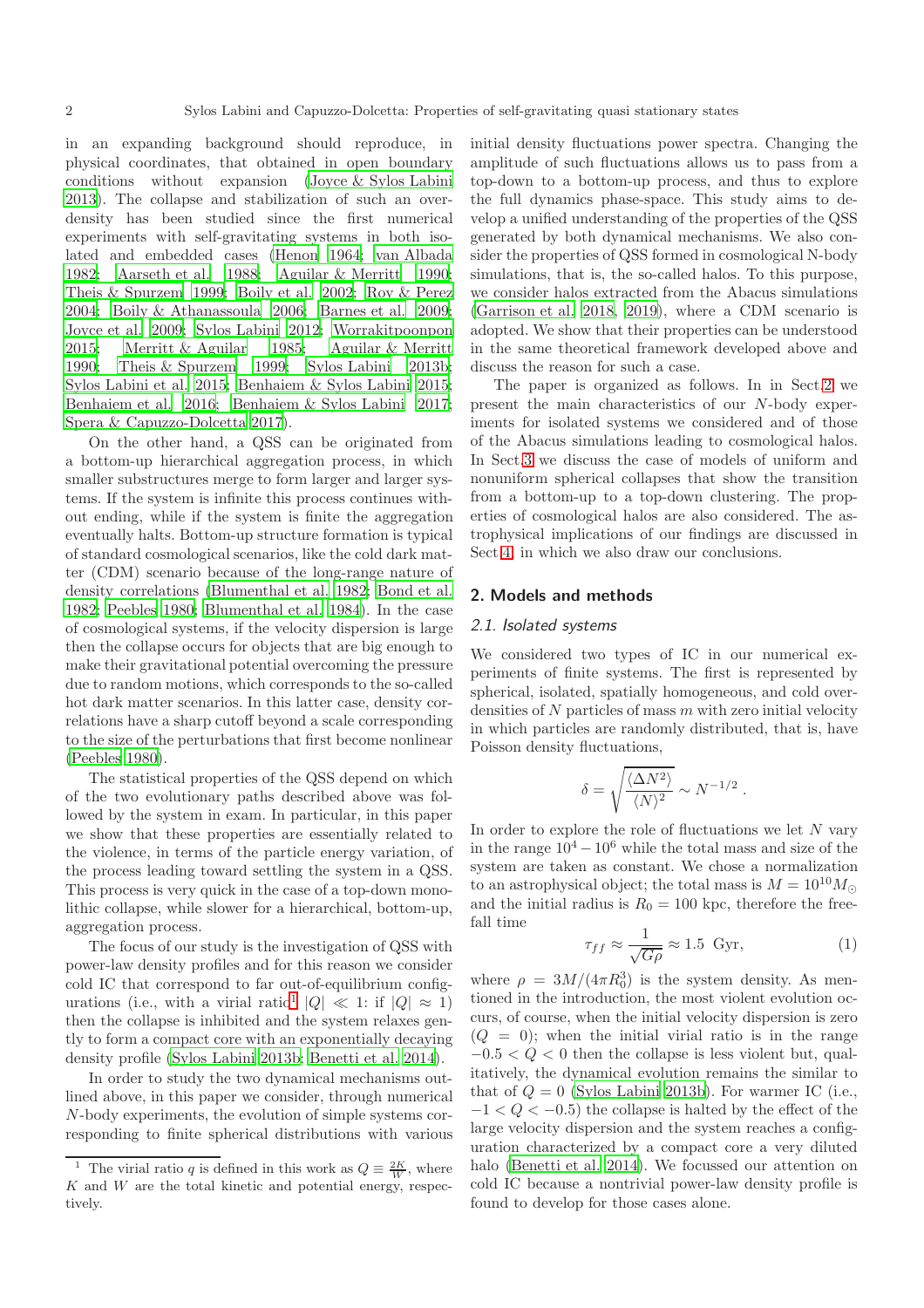The second family of IC is still represented by isolated, almost spherical, spatially homogeneous and cold systems that have the same  $M$ ,  $R_0$  as before, but that have initial density fluctuations that are larger than Poisson fluctuations. These are generated by randomly distributing  $N_c$ points in a sphere of radius R. Each of these points is then considered as a center of a spherical subsystem of  $N_p$ particles that are also randomly distributed in a smaller spherical volume. We take the radius of each subsystem to be  $r_s = 2\Lambda_c$ , where  $\Lambda_c$  is the average distance between the  $N_c$  particles(i.e.,  $\Lambda_c = 0.55 (3N_c/3\pi R_0^3)^{1/3}$ ). In this way a moderate overlap between different subclumps is allowed to smooth out initial fluctuations when  $N_c$  is sufficiently large(i.e.,  $N_c > 10^2$ ). The total number of particles is thus  $N = N_c \times N_p \approx 10^6$ . A realization can be characterized by the parameter

<span id="page-2-3"></span>
$$
\gamma = \frac{N}{N_c},\tag{2}
$$

where we chose  $\gamma \in [10, 10^5]$ , where  $\gamma = 10^5$  for the initially strongly clustered case and  $\gamma = 10$  for the less clustered case. Indeed, the smaller  $N_c$  is, the larger  $\gamma$  is and the larger the initial fluctuations  $\delta \sim N_c^{-1/2} \sim (\gamma/N)^{1/2}$ in sufficiently large scale  $r > \Lambda_c$ . The initial velocities are taken to be zero as in the previous case.

# 2.2. The code

We performed all our simulations by means of the publicly available and widely used code Gadget-2 [\(Springel](#page-14-7) [2005](#page-14-7)). The gravitational interaction is evaluated by direct summation over close neighbors and via a multipolar expansion on a larger scale. In this way, the number of computations is sensibly lower compared to the usual  $N^2$ scaling, which is characteristic of the direct-summation N-body algorithms. The gravitational interaction on the small distance scale is regularized with the so-called gravitational softening  $\varepsilon$ . The force has its purely Newtonian value at separations greater than  $\varepsilon$   $(r \geq \varepsilon)$  while it is smoothed at shorter separations. The assumed functional form of the regularized potential is a cubic spline interpolating between the exact Newtonian potential at  $r = \varepsilon$ and a constant value at  $r = 0$ , where the mutual gravitational force vanishes (the exact expression can be found in [Springel \(2005\)](#page-14-7)). A detailed study of the parameter space of the code Gadget-2, for simulations considering only Newtonian gravity, has been reported in [Joyce et al.](#page-13-16) [\(2009\)](#page-13-16); [Sylos Labini \(2013b\)](#page-14-4). In the simulations that we discuss in what follows we always keep energy, momentum, and angular momentum conservation at a level of precision better than 1%.

The criterion for our choice of softening length  $\varepsilon$  is that this is sufficiently small so the numerical results are independent of it, and we interpret our results as being representative of the limit  $\varepsilon = 0$ . A convergence study by varying  $\varepsilon$  is presented in [Joyce et al. \(2009\)](#page-13-16), where it was concluded that results are  $\varepsilon$  independent as long the minimal radius of the system  $R_{min}$  during the collapse is larger

than  $\varepsilon$ . We take  $\varepsilon = 0.05$  kpc but we also considered experiments with  $\varepsilon = 0.005$  kpc. Given that collisional effects are negligible, occurring on much longer timescales than the collapse characteristic timescale, this result can be understood as due to the system mean-field, whose variation is the source of the dynamics, remains Newtonian as long as  $R_{min} \gg \varepsilon$ .

## 2.3. Cosmological halos

We analyzed several halo catalogs<sup>[2](#page-2-0)</sup> from the Abacus project [\(Garrison et al. 2018,](#page-13-25) [2019\)](#page-13-26). A high-resolution simulation was run to produce halos with a relatively large number of particles (i.e.,  $N \sim 10^5 - 10^6$ ). This simulation has a total of  $700<sup>3</sup>$  particle in a box of side  $L = 200$  Mpc/h. The cosmology was a CDM with a cosmological constant and neutrinos included in the background expansion. With these parameters the particle mass is  $M = 2 \times 10^9 M_{\odot}$ . Halos are identified by means of the Abacus halo finder, called the CompaSO Halo Finder [3](#page-2-1) . The softening length is fixed in proper, that is, not comoving, coordinates, and it is chosen to be  $\varepsilon = 7$  kpc/h<sup>[4](#page-2-2)</sup> (Plummer-equivalent, although spline softening was used). Then halo catalogs were generated at a few epochs.

It should be emphasized that there is a long-standing discussion in the literature concerning small-scale resolution effects in cosmological N-body that is still not clarified. Beyond issues of numerical convergence, it is important to understand the limits imposed on the accuracy of results by the use of a finite number of particles to represent the theoretical continuum density field, and the associated introduction of a smoothing scale  $\varepsilon$  in the gravitational force that imposes a lower limit on the spatial resolution. The question of the suitable value of the ratio  $\varepsilon/\ell$ , where  $\ell$  is the initial inter-particle distance, has been the subject of long-standing controversy (see, e.g., [Joyce & Sylos Labini \(2013\)](#page-13-8); [Sylos Labini \(2013a\)](#page-14-8); [Baushev & Barkov \(2018](#page-13-27)) and references therein). The use of a softening length that is fixed in physical coordinates rather than in comoving coordinates should mitigate the resolution effects, but a more detailed study is needed to proof that this is the case. Hereafter we are not going to discuss this issue. Rather the point of view we adopt in this work is to identify and study the physical properties of the QSS without investigating the difficult problem of whether resolution effects, especially on small scales, have modified the QSS with respect to those expected in the proper continuum limit.

<span id="page-2-0"></span><sup>2</sup> Data are available from

https://lgarrison.github.io/AbacusCosmos/ <sup>3</sup> This is a hybrid algorithm described in

<span id="page-2-2"></span><span id="page-2-1"></span>https://abacussummit.readthedocs.io/en/latest/compaso.html <sup>4</sup> The convention that  $a = 1$  at  $z = 0$  was used, so the proper and comoving softening lengths are both equal to 7 kpc/h at  $z=0.$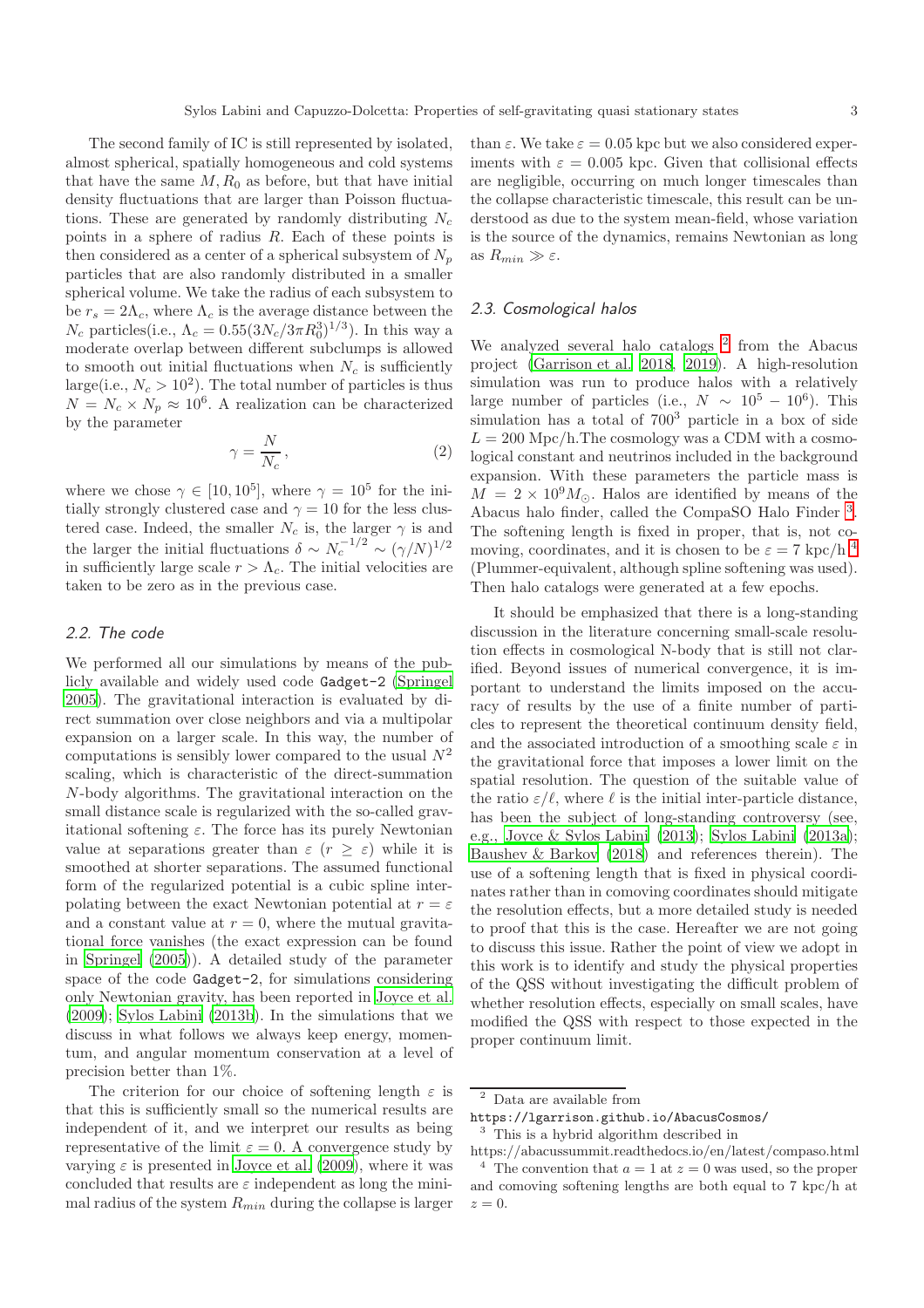# <span id="page-3-0"></span>3. Properties of the quasi-stationary states

#### 3.1. Statistical estimators

Let us call  $k_i$ ,  $\phi_i$ , and  $e_i$  the kinetic, potential, and total (i.e.,  $e_i = k_i + \phi_i$ ) energy of the *i*th particle of the system of fixed mass  $m_i = m$ . Let K, W, and  $E = K + W$  the system kinetic, potential, and total mechanical energy, and  $M = Nm$  the total system mass. In absence of dissipative mechanisms, the system total energy  $E(t)$  is clearly conserved along the system evolution as well as its total linear and angular momenta. As mentioned above, by monitoring the behavior of these quantities we have global control of the accuracy of the numerical integration.

The quantity

<span id="page-3-6"></span>
$$
\Delta(t) = \frac{1}{\langle e(0) \rangle} \sqrt{\frac{\sum_{i=1}^{N} (e_i(t) - e_i(0))^2}{N}}
$$
(3)

is a measure of the global exchange of the particle energies over the interval from zero and a generic time  $t$ , in units of the initial average energy per particle

<span id="page-3-5"></span>
$$
\langle e(0) \rangle = \frac{1}{N} \sum_{i=1}^{N} e_i(t=0) . \tag{4}
$$

We can consider the estimators

<span id="page-3-1"></span>
$$
\overline{n(\mathbf{r},t)} = \frac{1}{\Delta V} \sum_{i=1}^{\Delta N(r)} \delta(\mathbf{r} - \mathbf{r}_i, t),
$$
 (5)

$$
\overline{k(\mathbf{r},t)} = \frac{1}{\Delta N} \sum_{i=1}^{\Delta N} k_i(\mathbf{r},t),
$$
\n(6)

$$
\overline{\phi(\mathbf{r},t)} = \frac{1}{\Delta N} \sum_{i=1}^{\Delta N} \phi_i(\mathbf{r},t),
$$
\n(7)

which are volume averages in a sampling volume  $\Delta V$  containing  $\Delta N$  particles of the number density profile (in Eq[.5](#page-3-1)  $\delta(\mathbf{r} - \mathbf{r}_i)$  is the Dirac's delta function), and of the kinetic and potential energy. Other useful statistical indicators are the particle energy distribution,  $p(e)$ , and the velocity distribution  $f(\mathbf{v})$ .

The description of the QSS arising from a noncollisional dynamics can be approached in terms of the self-consistent Vlasov-Poisson system of equations [\(Binney & Tremaine 2008](#page-13-28)). When the long-range force is gravity and specified to stellar dynamics, the Vlasov equation turns in the Jeans equation [\(Jeans 1915;](#page-13-29) [Binney & Tremaine 2008\)](#page-13-28). In spherical symmetry, the Jeans equilibrium implies that the function

<span id="page-3-2"></span>
$$
\psi(r) = -\frac{\frac{\langle v_r^2(r) \rangle}{\rho(r)} \frac{d\rho(r)}{dr} + \frac{d\langle v_r^2(r) \rangle}{dr} + \frac{2\beta(r)\langle v_r^2(r) \rangle}{r}}{\frac{d\phi(r)}{dr}} \approx 1
$$
\n(8)

where, in Eq. [8,](#page-3-2)  $\rho(r)$  is the mass density,  $v_r(r)/v_t(r)$  the radial/tangential velocity, and

$$
\beta(r) = 1 - \frac{\langle v_t(r)^2 \rangle}{2 \langle v_r(r)^2 \rangle}
$$

the anisotropy parameter such that  $\beta = 0$  for isotropic orbits and  $\beta = 1$  for radial orbits.

#### 3.2. Power-law profiles of quasi-stationary states

Numerical simulations show that the QSS formed by the collapse of an isolated, cold, and initally uniform spherical over-density has a density profile of the type [\(van Albada](#page-14-0) [1982;](#page-14-0) [Aarseth et al. 1988;](#page-13-10) [Joyce et al. 2009](#page-13-16); [Sylos Labini](#page-14-2) [2012\)](#page-14-2)

<span id="page-3-4"></span>
$$
n_{vr}(r) = \frac{n_0}{1 + \left(\frac{r}{r_0}\right)^4} \,,\tag{9}
$$

where  $n_0, r_0$  are two parameters that depend on the specific case under study.

On the other hand, in the context of cosmological simulations in the CDM scenario, a universal density profile nicely fits the dark matter structures in the highly nonlinear regime, the so-called halos. This fitting formula is the Navarro-Frenk-White (NFW) profile [\(Navarro et al. 1997;](#page-13-30) [Taylor & Navarro 2001](#page-14-9); [Navarro et al. 2004\)](#page-13-31), that is,

<span id="page-3-3"></span>
$$
n(r) = \frac{n_0}{\left(\frac{r}{r_0}\right)\left(1 + \frac{r}{r_0}\right)^2} \,. \tag{10}
$$

The main difference of the profile in Eq[.10](#page-3-3) stands in its cuspy behavior and in its shallower decay at large distances  $(r \gg r_0)$ .

It should be noted that the dynamical processes underlining the formation of the profiles in Eq[.9](#page-3-4) and Eq[.10](#page-3-3) are different. Indeed, in CDM models the clustering proceeds bottom-up through the subsequent merger of structures into larger structures. This happens because initial density fluctuation fields are characterized by long-range correlations. The correlation function decays as  $\sim r^{-1}$  in the range of scales relevant for cosmological structure formation, and, correspondingly, the power spectrum grows as ~  $k^2$  (where  $k = 2\pi/r$ ) [\(Peebles 1980\)](#page-13-6). Although halos are commonly considered as the building blocks of nonlinear structures formed in a cosmological context, a full theoretical understanding of their properties is still lacking (see, e.g., [Theis & Spurzem \(1999\)](#page-14-1); [Binney & Knebe](#page-13-32) [\(2001\)](#page-13-32); [Diemand et al. \(2004\)](#page-13-33); [Levin et al. \(2008](#page-13-34))).

With regard to the density profile in Eq[.9,](#page-3-4) reached as QSS of an isolated monolithic collapse, we show at virialization, the orbital distribution is radially biased, which implies a non-isotropic velocity distribution [\(Sylos Labini](#page-14-4) [2013b\)](#page-14-4). In what follows we derive a similar conclusion using the Jeans equation; further we show that this analysis can shed light on the more general case of the density profile in Eq[.10,](#page-3-3) which is not characterized by a single exponent.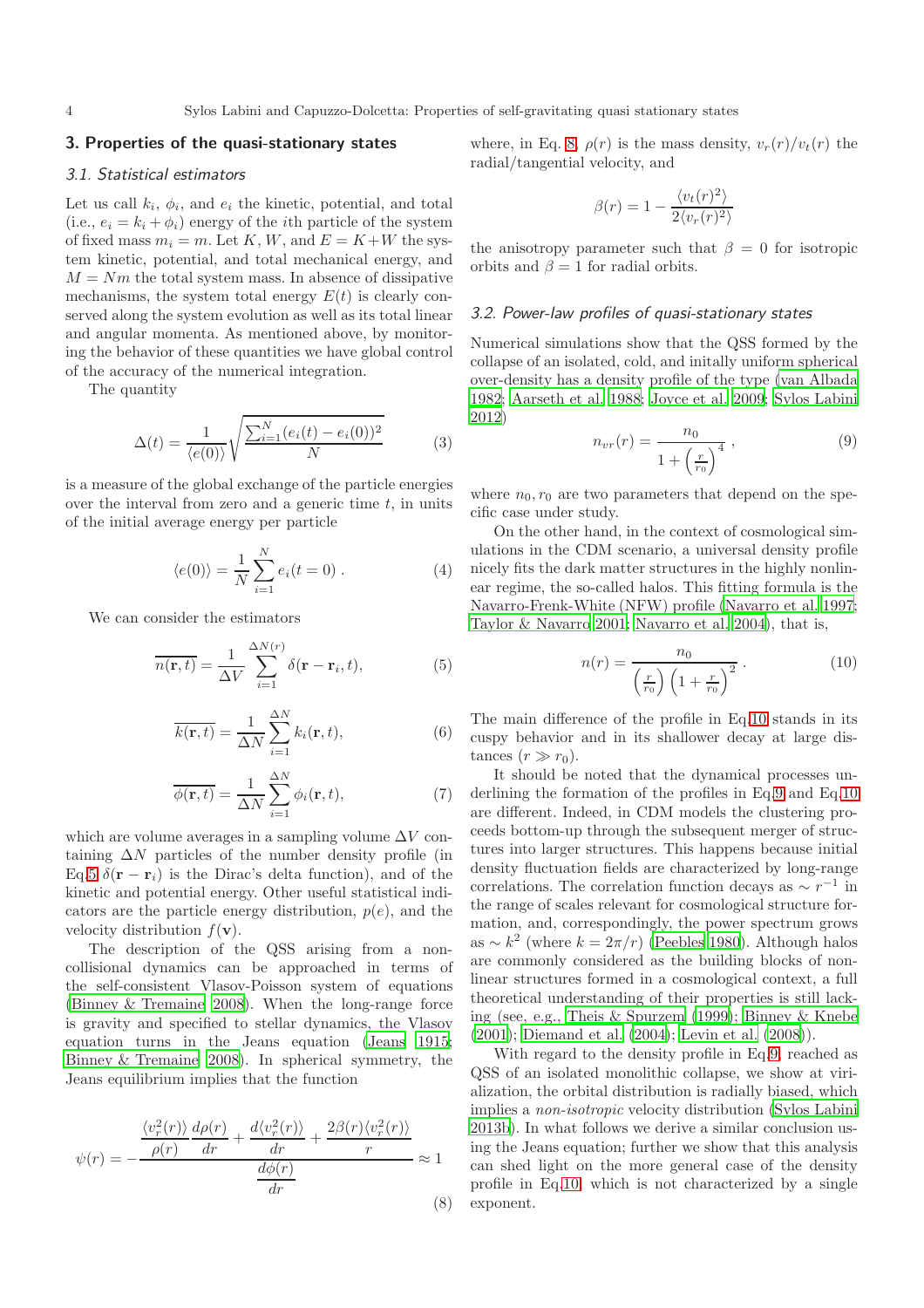

<span id="page-4-1"></span>Fig. 1. Behavior of the function  $\psi(r)$  defined in Eq[.8](#page-3-2) at  $t = 9$  Gyr in the case of the initially uniform sphere, where  $N = 10^6$ . At small distances the deviation from  $\psi = 1$ is due to sparse sampling fluctuations while at large distances, (i.e.,  $r > 100$  kpc) the deviation is due to the out-of-equilibrium nature of the system.

Upon the assumption of velocity isotropy many solutions for the distribution function (DF) of given spherically symmetric density laws are found, such as the so-called  $\gamma$ -model family [\(Dehnen 1993;](#page-13-35) [Arca-Sedda & Capuzzo-Dolcetta 2014\)](#page-13-36). Nevertheless, correct modeling of non-isotropic (in velocity space) systems, such as those coming from both isolated [\(Sylos Labini 2013b](#page-14-4)) and non-isolated [\(Hansen & Moore](#page-13-37) [2006](#page-13-37)) N-body experiments, remains an open problem.

# 3.3. Case of a uniform and isolated spherical over-density

The collapse of an *initially uniform* sphere is a paradigmatic case investigated numerically by a large number of authors [\(Henon 1964;](#page-13-9) [van Albada](#page-14-0) [1982](#page-14-0); [Aarseth et al. 1988;](#page-13-10) [Aguilar & Merritt 1990;](#page-13-11) [Theis & Spurzem 1999](#page-14-1); [Boily et al. 2002;](#page-13-12) [Roy & Perez](#page-13-13) [2004](#page-13-13); [Boily & Athanassoula 2006;](#page-13-14) [Barnes et al. 2009;](#page-13-15) [Joyce et al. 2009;](#page-13-16) [Sylos Labini 2012;](#page-14-2) [Worrakitpoonpon](#page-14-3) [2015](#page-14-3); [Merritt & Aguilar 1985;](#page-13-17) [Aguilar & Merritt](#page-13-11) [1990](#page-13-11); [Theis & Spurzem 1999;](#page-14-1) [Sylos Labini 2013b;](#page-14-4) [Sylos Labini et al. 2015](#page-14-5)). The specific key role played by density fluctuations during the collapse has been studied by, for example, [Aarseth et al. \(1988](#page-13-10)) and [Spera & Capuzzo-Dolcetta \(2017\)](#page-14-6), while the mechanism of the particle energy change was firstly discussed by [Joyce et al. \(2009\)](#page-13-16). We are now going to consider the properties of the QSS, that are formed after the virialization, in particular the differentiation between core and halo  $^5$  $^5$ .

The QSS is in equilibrium and indeed Eq[.8](#page-3-2) is satisfied (see Fig[.1\)](#page-4-1). The signal is noisy at small distances because the number of particles in shells is small (i.e.,  $N < 10^2$ ),



<span id="page-4-2"></span>**Fig. 2.** Particle energy distribution of the QSS at  $t = 9$ Gyr in units of  $e_0$  (see Eq[.4\)](#page-3-5). The system after the collapse is made of three components: two form the QSS (tail and core) and the third, where  $e > 0$ , is made of "free" particles. The core is comprised of particles with radial distance  $r < r_0$ ; the free particles have positive energy or  $r > r_f$ , where  $r_f = r_f(t)$  must be estimated from the numerical data.

and at larger distances (i.e.,  $r > 100$  kpc) there is a clear deviation because the particles have positive energy. The behavior of  $\psi(r)$  for this system represents a useful reference for the analysis of the more complex situations presented in what follows.

Let us now consider the core and the halo of the QSS separately. The core is defined as the region within the length scale  $r_0$  found by fitting the density profile with Eq[.9.](#page-3-4) Figure [2](#page-4-2) shows the normalized particle energy distribution of the QSS at  $t = 9$  Gyr (i.e., at a time much longer than  $\tau_{ff} \approx 1.5$  Gyr). In particular, the three main components of the system after the collapse are highlighted: the first two constitute the actual QSS, namely the core (i.e.,  $r < r_0$ , and the outermost bound particles that forms the halo  $(r > r_0$  and  $e < 0$ , while the remaining component is comprised of free particles.

A gas under steady-state conditions at a temperature T immersed in a conservative force field is characterized by a distribution function that differs from the Maxwell-Boltzmann (MB) distribution by the exponential factor  $\exp(-\Phi(\vec{r})/kT)$ , where in this case the temperature can be defined through the particle velocity dispersion. In this situation, the equilibrium distribution function for this case is written as

$$
f(\vec{v}, \vec{r}) = n_0 \left(\frac{m}{2\pi kT}\right)^{3/2} \exp\left(-\frac{mv^2/2 + \Phi(\vec{r})}{kT},\right) . (11)
$$

Consequently, the number density for a system described by this distribution function is given by

<span id="page-4-3"></span>
$$
n(\vec{r}) = n_0 \exp(-\Phi(\vec{r})/kT). \tag{12}
$$

The velocity distribution function in the core (see the top and middle panels of Fig[.3\)](#page-5-0) is well approximated by a MB distribution. We carried out the fit by defining the

<span id="page-4-0"></span><sup>5</sup> Unless specified all distances are expressed in kpc and all times in Gyr. The velocities are measured in km/s.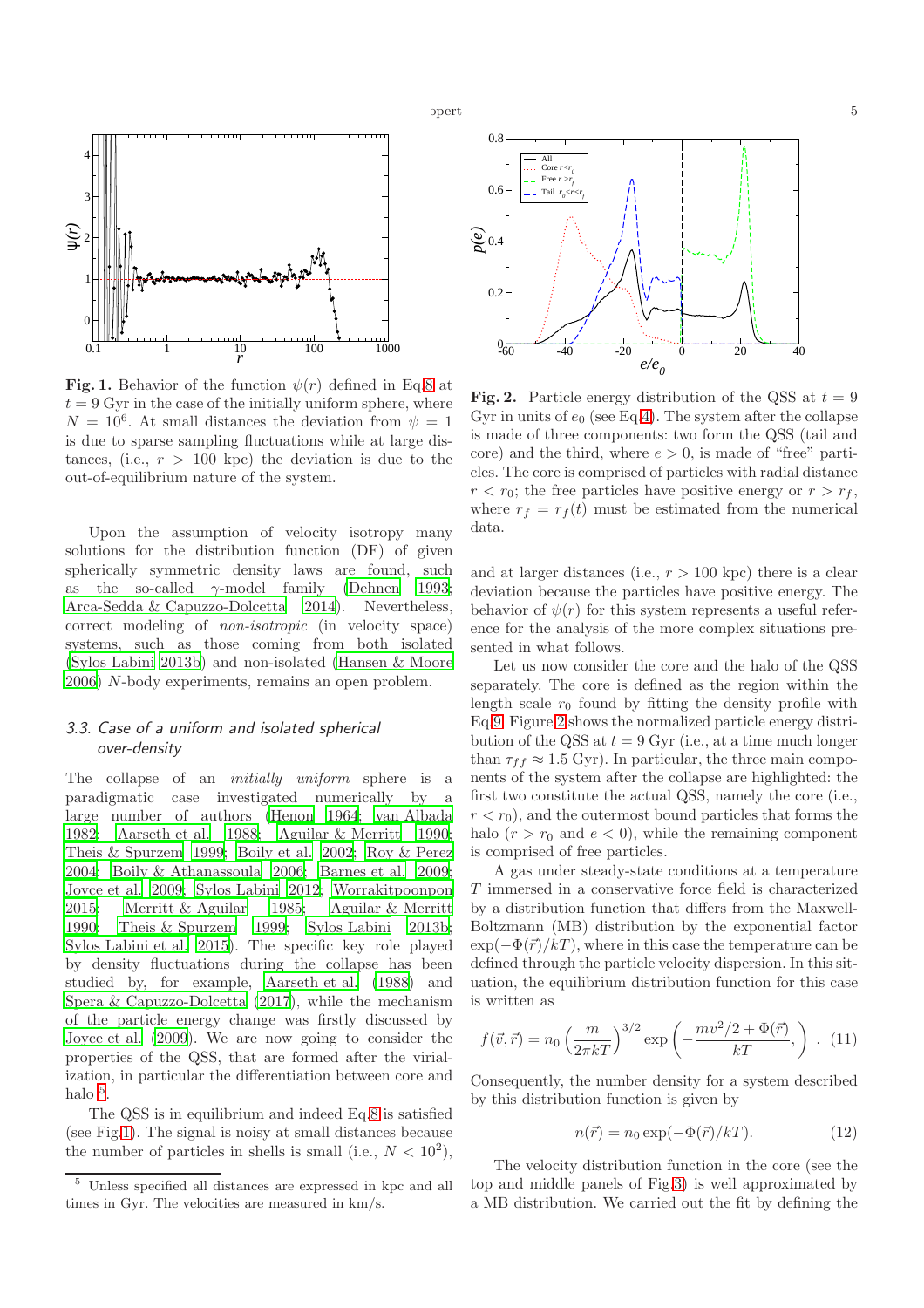

<span id="page-5-0"></span>Fig. 3. Top panel: The velocity distribution function in the core by applying a selection i in energy and the corresponding best fit with a MB distribution with  $v_0 = 250$ km/s in linear and (middle panel) bi-logarithmic scale. Bottom panel: Measured density profile together with the Boltzmann factor (see Eq[.12\)](#page-4-3).

core in two different ways: i) all particles with  $r < r_0$ , where  $r_0$  was estimated from the best fit of the density profile; and ii) by considering an energy threshold, that is,  $e/e_0 < -20$ , where  $e/e_0 = -20$  corresponds to the inner peak of  $p(e)$  and  $e_0$  is defined in Eq[.4\)](#page-3-5). In the latter case the fit is better than in the former. We interpret this as a consequence of the energy threshold selecting the particles in the inner core better than the distance cut because in that case particles that have higher energy, and thus belonging to the halo at a subsequent time, can be confused with the core particles. The temperature  $T$  can be thought to be an effective temperature related to an isotropic and scale-independent velocity dispersion, that is, it does not represent a real equilibrium thermodynamical temperature. Fig[.3](#page-5-0) (bottom panel) shows the almost flat density distribution in the central region where, additionally, the velocity distribution is isotropic.

Thermal equilibrium is reached in the core driven by two-body collisions. The order of magnitude of the timescale of collisional relaxation is [\(Binney & Tremaine](#page-13-28) [2008](#page-13-28)) given by

$$
\tau_{2b} \approx \frac{N}{\log N} \tau_{dyn} \approx \frac{N}{\log N} \sqrt{\frac{\rho}{\rho_0}} \tau_{ff}, \tag{13}
$$



<span id="page-5-1"></span>Fig. 4. Absolute value of the force as a function of scale in the QSS.

where  $\tau_{ff}$  is the free-fall time of the system (that has initial density  $\rho$ ; see Eq[.1\)](#page-1-2) and  $\tau_{dyn} \sim (G \rho_0)^{-1/2}$  is the dynamical time of the core with density  $\rho_0 \gg \rho$ . In the core (i.e., for  $r < r_0$ ), we find that  $\rho/\rho_0 \sim 10^{-5}$  and  $N/\log(N) \sim 10^2 - 10^3$  (log is the decimal logarithm) and thus  $\tau_{2b} \approx \tau_{ff}$ : two-body relaxation is efficient enough to establish thermal equilibrium in the core in a timescale of order of  $\tau_{ff}$ . We note that an approximate thermal equilibrium is reached in the short timescale corresponding to the global collapse of the system  $\tau_{dyn}$  and that on a much longer timescale, driven by two-body encounters, eventually the QSS that emerges from the violent relaxation process undergoes a gravothermal collapse.

The power-law fit to the density profile is very well defined for  $r \geq 4r_0$ . Such a region contains most of the mass of the system and it is surrounded by a lower density region of bound particles, still spherically symmetric distributed, in which the density displays a power-law decay and whose velocity distribution is radially biased. Given these conditions, we aim to find the relation between the exponent  $\alpha$  of the power-law fit to the density profile (i.e.,  $\rho(r) \sim r^{-\alpha}$ ) and the anisotropy parameter  $\beta(r)$  given that the Jeans equation (Eq[.8\)](#page-3-2) is satisfied. We note that, under the hypotheses mentioned above, the gravitational potential decays, for  $r > r_0$ , as  $\phi(r) \sim -GM_0/r$  — thus corresponding to a force that decays as  $r^{-2}$  (see Fig[.4\)](#page-5-1).

In this external zone, owing to low density, the selfinteraction between particles can be neglected so that the maximum speed of a particle at distance  $r$  is the local escape velocity (i.e.,  $v_r^M(r) = \sqrt{GM_0/r}$ ; see the top panel of Fig[.5\)](#page-6-0).

By assuming that the probability distribution function (PDF) of  $v_r(r)$  is uniform in the range  $[-v_r^M(r), v_r^M(r)]$ , a situation that occurs if the system is virialized (see the middle panel of Fig[.5\)](#page-6-0), we find

<span id="page-5-2"></span>
$$
\overline{v_r^2(r)} = \int_{-v_r^M(r)}^{v_r^M(r)} p(v_r) v_r^2 dv_r = \frac{1}{3} \frac{GM_0}{r}.
$$
 (14)

The bottom panel of Fig[.5](#page-6-0) shows that Eq[.14](#page-5-2) well approximates the measured behaviors. From Eq[.8](#page-3-2) and Eq[.14](#page-5-2) we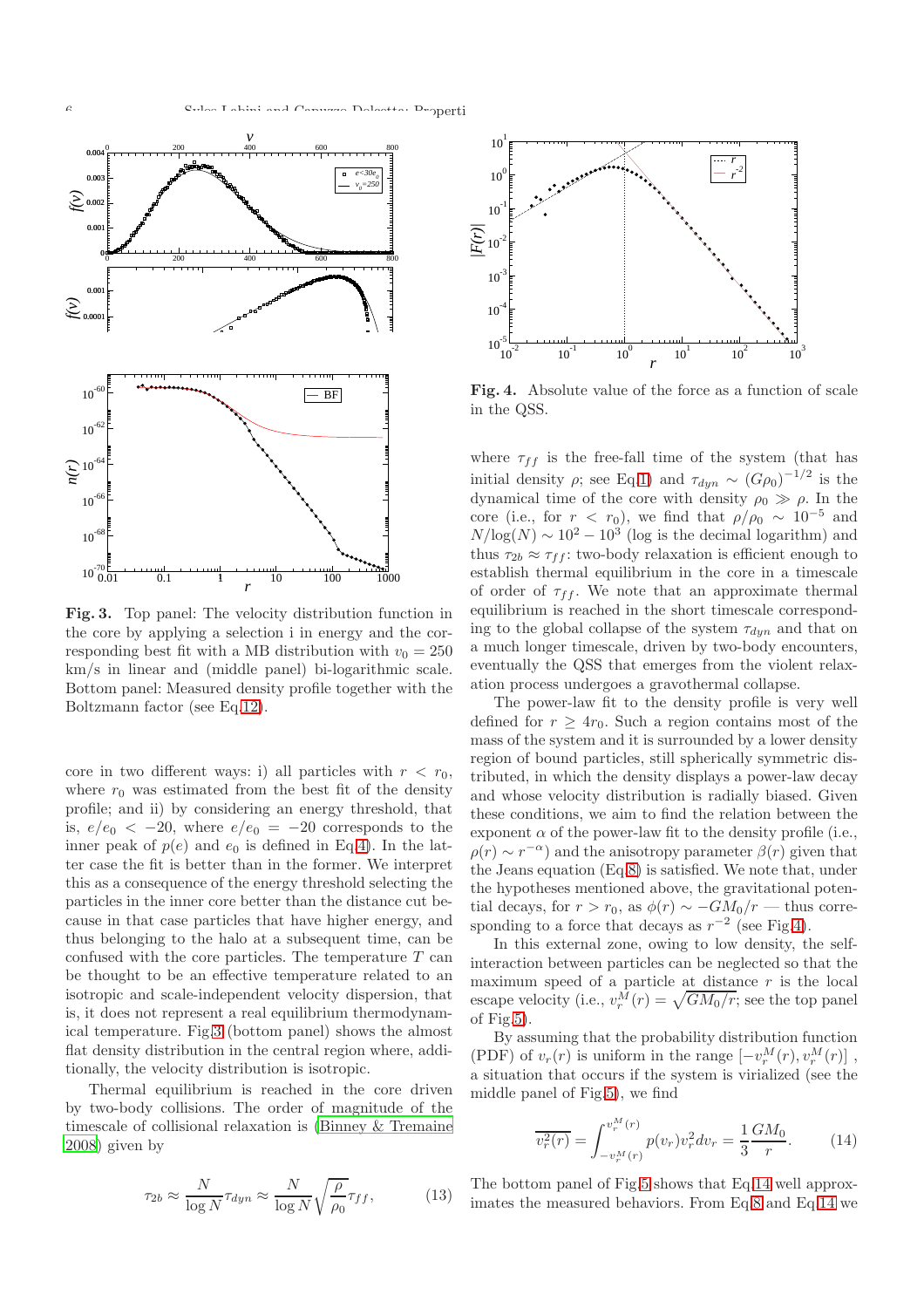

<span id="page-6-0"></span>**Fig. 5.** Top panel: The radial component of the velocity  $v_r$ as function of the distance for particles in the tail. Middle panel: Example of the velocity distribution  $f(v_r)$  in a tail shell. Bottom panel:  $\langle v_r^2(r) \rangle$  and  $\langle v_r^2(r) \rangle$  as function of the radial distance

find that for  $r > r_0$ 

$$
\frac{1}{\rho(r)} \frac{d\rho(r)}{dr} = \frac{1}{r} \left( \frac{\phi_0}{v_r^2(0)} + 1 - 2\beta(r) \right) = \frac{-2(1+\beta(r))}{r}.
$$
\n(15)

If we take  $\beta(r) = 1$  we find

$$
\rho(r) \sim \frac{\rho_0}{r^4} \,,\tag{16}
$$

which well approximates the power-law tail observed in numerical simulations (see Eq. [9\)](#page-3-4).



<span id="page-6-2"></span>**Fig. 6.** Top panel: Radial behavior of the exponent  $\alpha(r)$ of the density profile. Bottom panel: Radial behavior of the anisotropy parameter  $\beta(r)$ .

In these same approximations we find, for  $r \gg r_0$ 

<span id="page-6-1"></span>
$$
\alpha \approx 2(1+\beta) \to 4 \text{ for } \beta \to 1. \tag{17}
$$

However, we urge caution in extrapolating Eq[.17](#page-6-1) for any value of  $\beta$ ,  $\alpha$ . In general the situation is more complicated as neither Eq[.14](#page-5-2) nor  $|\phi| \sim 1/r$  is satisfied when the density decays slower than  $r^{-4}$  and we should consider Eq[.8](#page-3-2) in-stead of Eq[.17](#page-6-1) and thus  $\alpha$  is expected to have a nontrivial dependence on  $\beta$  and on the whole mass distribution.

In summary, in the case of a violent relaxation of a isolated, cold, spherically symmetric, uniform mass distribution we obtained the limiting behaviors (see Fig[.6\)](#page-6-2)

$$
\alpha \to 0 \text{ for } \beta \to 0 \quad r \le r_0
$$
  
\n
$$
\alpha \to 2(1+\beta) \text{ for } \beta \to 1 \quad r \gg r_0 .
$$
\n(18)

# 3.4. Isolated spherical over-densities with non-Poissonian fluctuations

As discussed Sect[.2](#page-1-1) the key parameter of the second family of IC is  $\gamma$  (see Eq[.2\)](#page-2-3); when  $\gamma = 10$  the number of centers is only ten times less than the number of particles, and thus fluctuations are slightly greater than in the purely Poissonian case. On the contrary, when  $\gamma \approx 10^5$ the IC consist of subclumps that have collapse timescales shorter than that of the system as a whole. In this situation, subclumps collapse almost independently from each other and then the different substructures merge. A separation of spatial and temporal scales occurs only when the IC is highly inhomogeneous with few centers The intermediate range for  $\gamma$ ,  $10 < \gamma < 10^5$ , is the most interesting to study.

Figure [7](#page-7-0) shows the behavior of the quantity  $\Delta(t)$ , defined by Eq[.3,](#page-3-6) which measures the amount of energy exchanged among system particles. A clear tread shows that the more uniform the IC the larger is the energy variation. This trend is in line with the Poissonian case, where the larger  $N$  is, the smaller the initial fluctuations over the mean and the larger the variation of  $\Delta(t)$  [\(Joyce et al.](#page-13-16)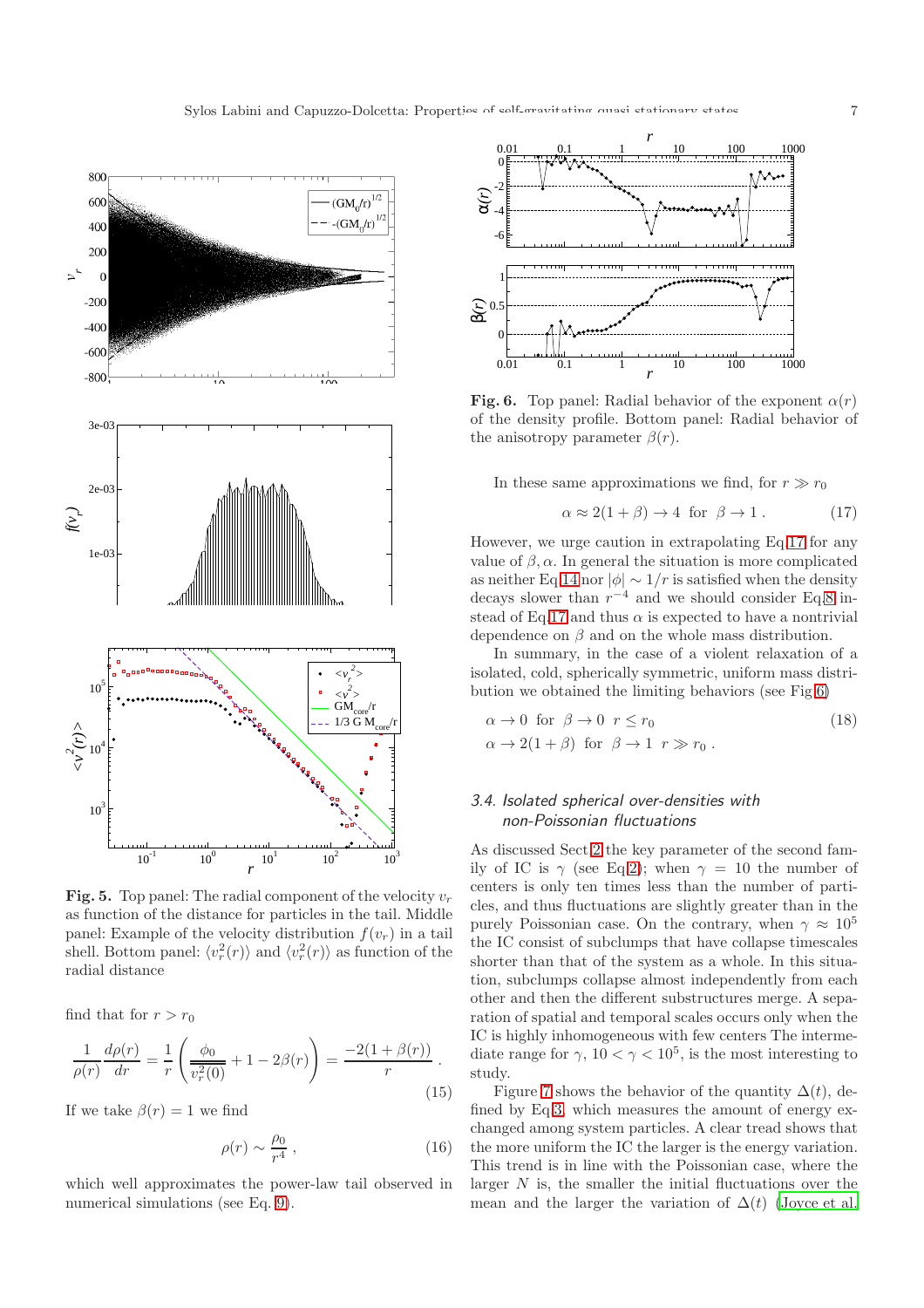



<span id="page-7-0"></span>Fig. 7. Behavior with time of the quantity  $\Delta(t)$  (see Eq[.3\)](#page-3-6) in simulations of isolated spherical over-densities with non-Poissonian fluctuations with different values of  $\gamma$ . The behavior for the case of the initially Poissonian spherical



<span id="page-7-1"></span>Fig. 8. Time evolution of the virial ratio  $Q$  in simulations of isolated spherical over-densities with non-Poissonian fluctuations with different  $\gamma$ . The case of the initially Poissonian spherical over-density is also shown for comparison (in black).

[2009](#page-13-16)). Consequently, the asymptotic value of the virial ratio becomes closer to  $-1$  as the energy exchange gets smaller, and thus the amount of particles that have been ejected from the system after the collapse is smaller (see Fig[.8\)](#page-7-1). The reflection of this situation can be clearly seen in the asymptotic shape of the particle energy distribution (see Fig[.9\)](#page-7-2). The more clustered the initial distribution is, the softer the collapse and the less spread  $p(e)$  after the collapse.

The density profiles of the QSS in the various simulations are shown by Fig[.10.](#page-7-3) While there is a clear change of slope in all cases between the inner core and the outer regions, the softer the collapse and the less marked is such a change. That is, while for the uniform case there is a clear change from  $n(r) \sim$  const. in the inner core to  $n(r) \sim r^{-4}$ in the outer regions, when the initial fluctuations are large enough (i.e.,  $\gamma \approx 10^2 - 10^4$ ), then the density profile in the inner core is closer to  $n(r) \sim r^{-1}$  and in the outer region to  $n(r) \sim r^{-3}$ .



<span id="page-7-2"></span>Fig. 9. Asymptotic particle energy distribution in the two non-Poissonian simulations. The case of a Poissonian IC



<span id="page-7-3"></span>Fig. 10. Density profile in the three simulations of isolated spherical over-densities with non-Poissonian fluctuations with different  $\gamma$ . The behavior for the case of the initially Poissonian spherical over-density is also shown for comparison (in black).

The QSS formed are close to the Jeans equilibrium in all cases. We find that  $\psi(r) \approx 1$  in an intermediate range of scales between the inner regions, where shot noise fluctuations are predominant, and the outermost regions, where particles have positive energy.

To clarify the statistical and dynamical properties of the QSS we focus on the case in which initial fluctuations are large but the number of subclusters is still large enough so that they have a substantial overlap and thus there is not a separation of length and timescales in the collapsing phases of the whole structure and its substructures. We thus focus on the case  $\gamma = 10^4$ .

Fig[.11](#page-8-0) shows the velocity dispersions as a function of distance to the center in the asymptotic QSS. We can identify three different regimes that correspond to the following:

– (i) an inner region, in which the dispersion grows slightly inward in an almost isotropic manner (i.e.,  $\langle v_t^2 \rangle \approx 2 \langle v_r^2 \rangle$ , corresponding to  $\beta(r) \approx 0$ ,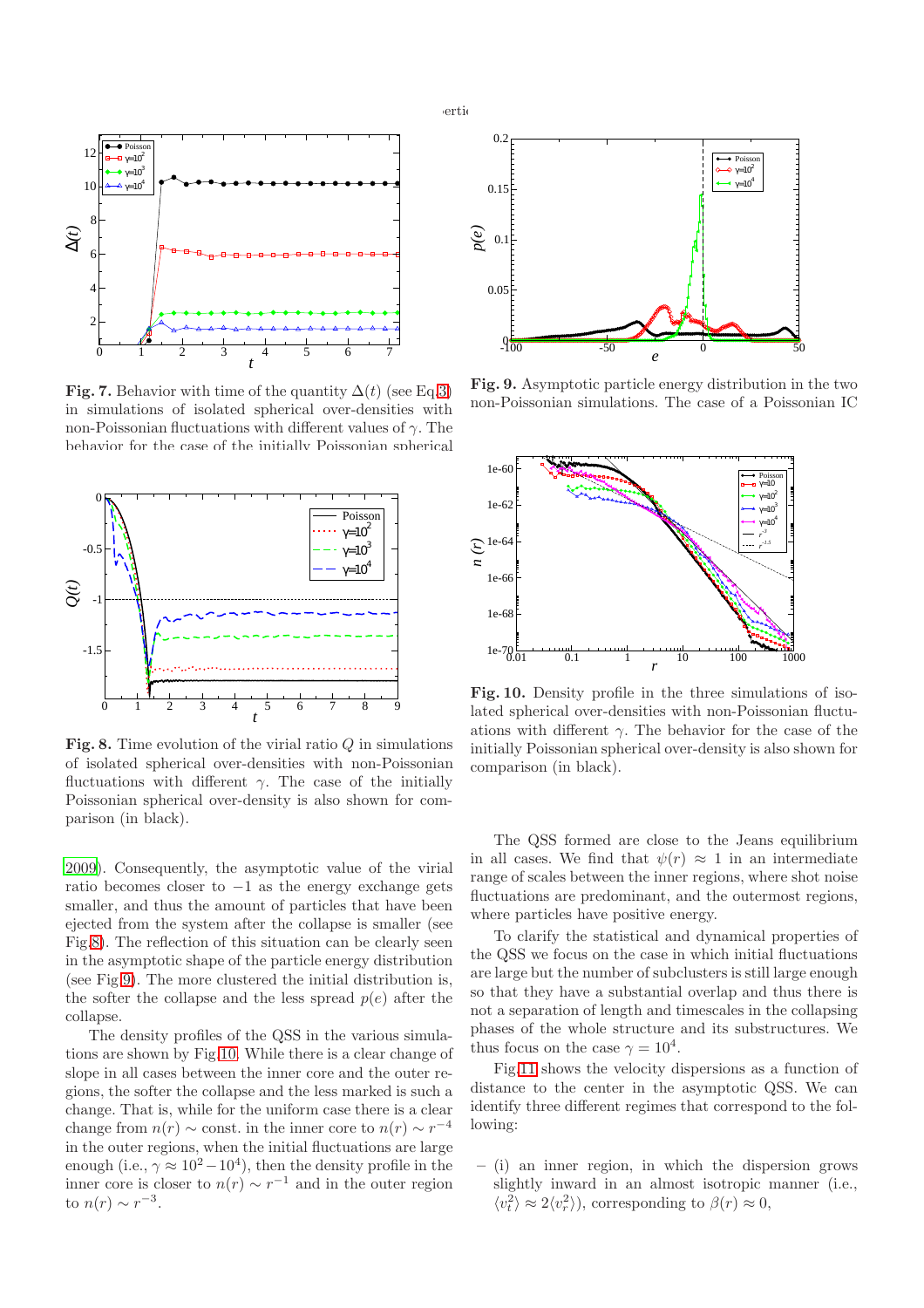

<span id="page-8-0"></span>Fig. 11. Velocity dispersion (total, transverse, and radial) as a function of distance in the asymptotic QSS for a the



<span id="page-8-1"></span>Fig. 12. Particle energy distribution in the asymptotic QSS for the case of a very clustered IC, i.e.,  $\gamma = 10^4$ 

- (ii) a tail, in which the dispersion (in all components) decreases as a function of the radial distance and  $\langle v_r^2 \rangle > \langle v_t^2 \rangle,$
- (iii) an outermost region, in which  $\langle v_t^2 \rangle \approx 0$ , that is, where highly energetic particles move on quasi-radial orbits.

Figur[e12](#page-8-1) shows the particle energy distribution. Particles in the core are selected as those having  $r < r_0$ , where in this case  $r_0$  approximately coincides with the peak of  $\langle v^2(r) \rangle$  (see Fig[.11\)](#page-8-0) and the ejected particles have  $r > r_f$ , where  $r_f$  is estimated to be the (time-dependent) scale at which  $\langle v^2(r) \rangle \approx \langle v_r^2(r) \rangle$ . The core is populated by the most bound particles, the tail is made by particles with slightly negative energy, while particles in the outermost region have  $e > 0$ .

Figur[e13](#page-8-2) shows the velocity distribution of the particles in the core region. As for the case of the Poissonian IC, a MB distribution represents a good fit, clearly at a much lower temperature (i.e., velocity dispersion) than for the uniform case. We selected the inner regions in two ways: by considering a limit in radial distance (i.e.,  $r < r_0$ ) and a limit in energy  $(e < -10 e_0)$ . In the latter case the MB distribution fit better interpolates the data. In the inner



<span id="page-8-2"></span>Fig. 13. Velocity distribution of the inner regions of the asymptotic QSS for a the case of a very clustered IC, i.e.,  $\gamma = 10^4$ . The selection was performed in energy (i.e.,  $e <$  $10e<sub>0</sub>$ ); the best-fitting Maxwell-Boltzmann distribution is



<span id="page-8-3"></span>Fig. 14. Density profile in the inner core of the asymptotic QSS for the case of a very clustered IC, i.e.,  $\gamma = 10^4$ ; the best-fitting with Eq[.12](#page-4-3) is also shown.

core, thermal equilibrium is reached driven by tow-body collisions even in this case.

Figure [14](#page-8-3) shows the density profile in the inner region for  $\gamma = 10^4$ . Even in this case, the density distribution is well described by Eq[.12.](#page-4-3) Figur[e15](#page-9-0) shows the behavior of the anisotropy parameter  $\beta(r)$  (bottom panel) and that of the exponent of the density profile  $\alpha(r)$  (top panel) as functions of the distance from the center. We note that, as in the case of the cold uniform spherical over-density,  $\beta(r) \to 0$  in the core and  $\beta(r) \to 1$  in the outermost region; correspondingly the exponent of the density profile  $\alpha \to 0$  in the core and  $\alpha \to -4$  in the tail. Beyond these two limiting cases it is not possible to obtain an analytical expression of  $\alpha(\beta)$  for the general case. The actual mass distribution is more spread than in the simplest model, where  $\rho \sim \text{const.}$  in the inner region and  $\rho \sim r^{-4}$  in the outer tail. This is quantitatively illustrated by the behavior of the gravitational force in models with different values of  $\gamma$  (see Fig[.16\)](#page-9-1); at short distances from the center the linear growth (implied by a constant matter density) is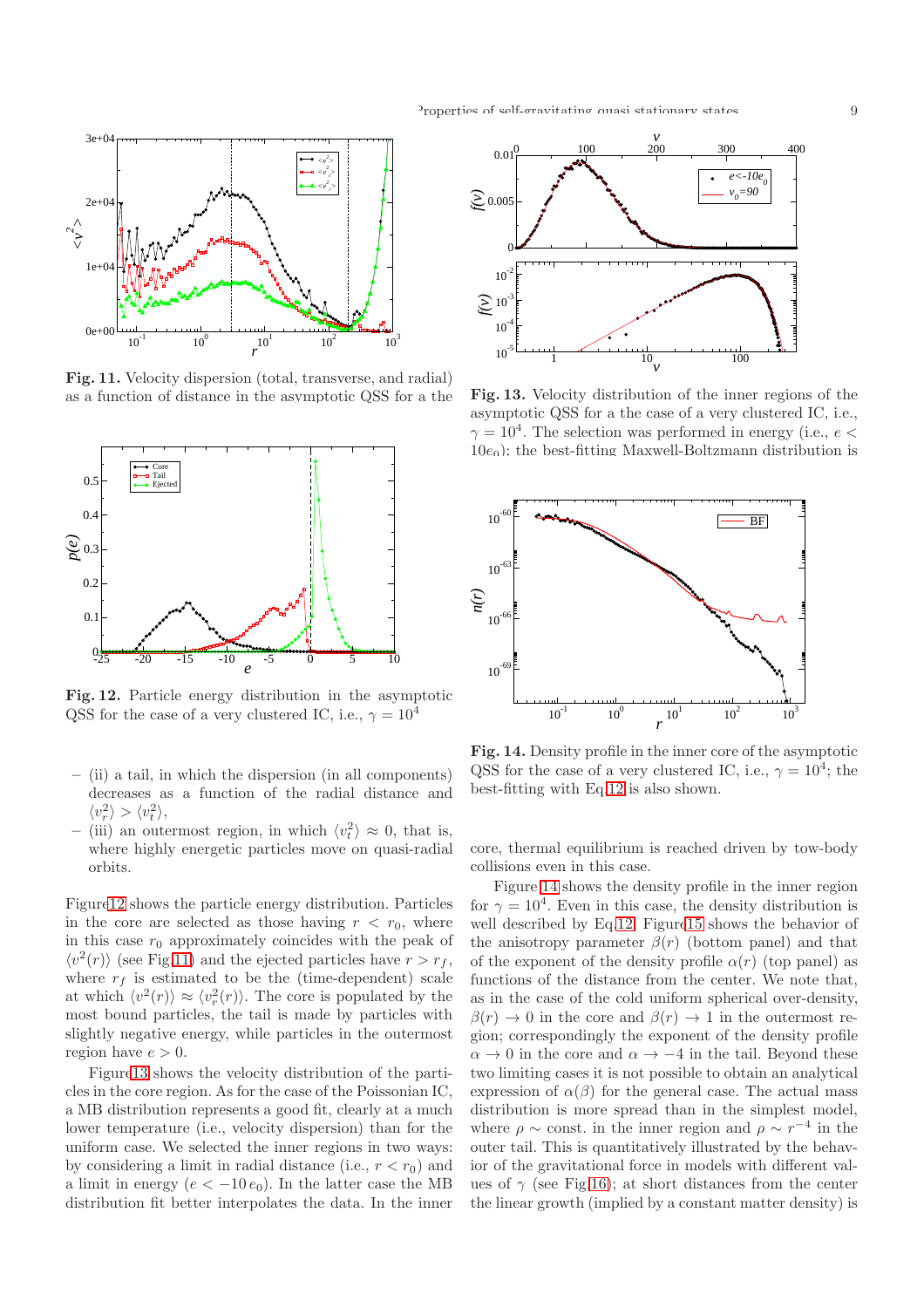

<span id="page-9-0"></span>Fig. 15. Top panel: Behavior of the exponent of the density profile  $\alpha(r)$  of a QSS with  $\gamma = 10^4$ . Bottom panel: Behavior of the anisotropy parameter  $\beta(r)$  as a function



<span id="page-9-1"></span>Fig. 16. Absolute value of the gravitational force as a function of function of scale in the QSS in simulations with different values of  $\gamma$ .

clear only when  $\gamma < 10^3$ . For large  $\gamma$ , for instance  $\gamma = 10^4$ , the force has a short range of radial growth to decay after as  $r^{-1}$  in a intermediate range of distance scales.

# 3.5. Cosmological halos

As mentioned in Sect[.2](#page-1-1) we also considered a set of data extracted from the Abacus simulations [\(Garrison et al. 2018,](#page-13-25) [2019](#page-13-26)) representing the halos typical of cosmological simulations. Their shape is typically ellipsoidal and is characterized by several substructures. Nevertheless, we treat these systems in spherical symmetry, as the ratio between the axes is close to one, and we compute the center as the minimum of the potential energy. A certain degree of arbitrariness in the definition of the outermost cutoff of a halo is present. In this work, we just consider the outputs of the Abacus halo finder keeping in mind that faraway low density particles with high energy may not be included because of a selection effect.

In what follows, we report results for the three more massive halos, H49850, H40661, and H965, which contain,



<span id="page-9-2"></span>Fig. 17. Top panel: Density profile in two of most massive halos. The two solid lines represent the best fit for H49850 and H965, respectively, with a NFW profile. Bottom panel: The velocity dispersion  $\langle v^2(r) \rangle$  for the same halos together with H40661.

respectively,  $\sim (8, 4, 3) \times 10^5$  particles. We checked that when considering smaller halos the results do not qualitatively change but the statistical estimators are noisier.

The density profiles of two halos are shown in the top panel of Fig[.17.](#page-9-2) The density profile slope changes from  $\alpha \approx -1$  in the inner region to  $\alpha = -2$  in the outer region of the system. The NFW profile (see Eq[.10\)](#page-3-3) provides good fits of the behaviors but in the outermost part of the tail, where there is some arbitrariness in the definition of the particle memberships. The radial behavior of the average square velocity resembles that observed in isolated spherical collapse models with non-Poissonian fluctuations (see Fig[.11\)](#page-8-0): indeed,  $\langle v^2(r) \rangle$  grows with distance reaching a maximum at  $\sim r_0$  and then decays at large distances. The radial and transverse velocity dispersion (not plotted) display a similar behavior. The radial scale  $r_0$  roughly separates the two regimes.

The particle energy distribution in shown in Fig[.18;](#page-10-0) a small fraction of the particles have positive energy in all the three cases. This fraction clearly depends on the manner in which the external part of the halos has been selected. Differently from Fig[.2](#page-4-2) and Fig[.9](#page-7-2) in this case the energy is normalized to  $e_0 = Wm/M$ , where W is the gravitational potential energy of the system at redshift  $z = 0$  (i.e., not the initial), M its mass, and m the particle mass: this is clearly much larger (in absolute value) than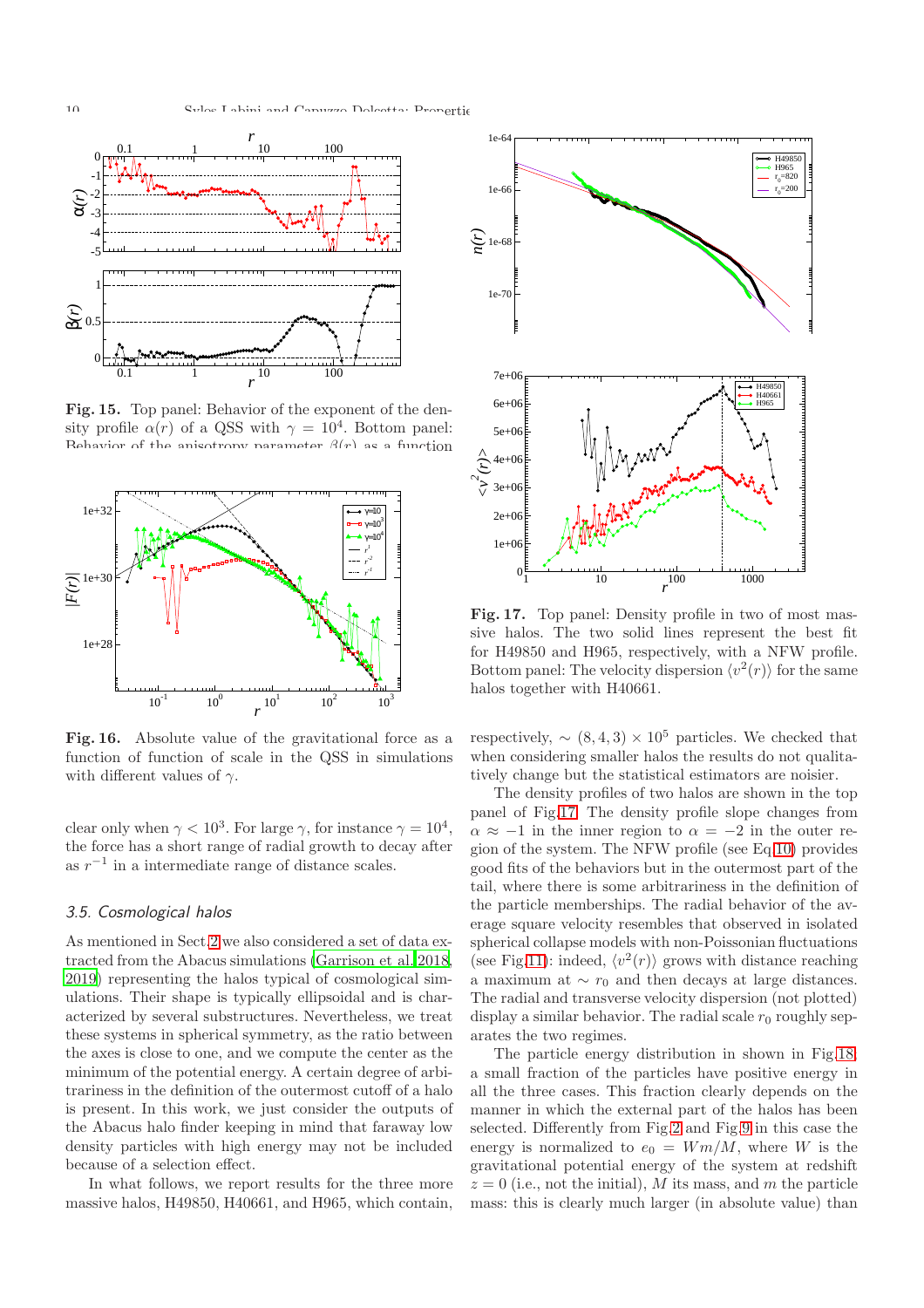

<span id="page-10-0"></span>Fig. 18. Particle energy distribution in the three largest Abacus halos. In this case the energy is normalized to  $e_0 = Wm/M$ , where W is the total gravitational potential<br>concern of the evotence  $\alpha = 0$  (i.e., not the initial one). M of the system at  $x = 0$  (i.e., not the initial one)



<span id="page-10-1"></span>Fig. 19. Behavior of the parameter  $\psi(r)$  (see Eq[.8\)](#page-3-2) for the three largest Abacus halos.

the initial one. We treat each halo as being isolated; this is clearly an approximation that works better when the halo density contrast is larger. The overall shape of these  $p(e)$  is very similar to those obtained in the case of isolated spherical collapse models with non-Poissonian fluctuations and large  $\gamma$ . (see Fig[.9\)](#page-7-2).

The halos are close to an equilibrium condition as de-scribed by the Jeans equation (see Eq[.8\)](#page-3-2), that is,  $\psi(r) \approx 1$ (see Fig[.19\)](#page-10-1). At small distances  $\psi(r)$  has shot-noise fluctuations while the outermost region of the tail is out of equilibrium as particles have positive energy. In the intermediate region  $\psi(r)$  presents larger fluctuations than for the case of the uniform sphere (Fig[.1\)](#page-4-1). This is probably results from the presence of more substructures and the influence of neighboring density perturbations because now these over-densities are not isolated as in the previous cases.

The inner region shows the velocity distribution that is well approximated by a MB distribution (see Fig[.20\)](#page-10-2). Inner region particles were selected by considering a radial distance cut (i.e.,  $r < r_0$ ) and, alternatively, an energy cut; in the latter case the MB distribution fits the data better,



<span id="page-10-2"></span>Fig. 20. Velocity distribution in the inner core for the most massive Abacus halo (i.e., H49850) together with the best fit with a MB distribution. Inner region particles were selected by considering an energy cut (i.e.,  $e < -2e_0$ )



<span id="page-10-3"></span>Fig. 21. Density profile of the most massive Abacus halo (i.e., H49850). The best-fitting halo with Eq[.12](#page-4-3) is also shown.

as for the cases of Fig[.3](#page-5-0) and Fig[.13.](#page-8-2) If we use Eq[.12](#page-4-3) to compute the density profile of the inner region we obtain a fit that is worse than in the cases discussed previously (see Fig[.21\)](#page-10-3) but that is still reasonably good. On the other hand, the fit is particularly rough at large radial distances. This is probably because the halo is not isolated in these simulations system.

Figure ?? shows the behavior of the absolute value of the gravitational force in the three examined massive halos. This value is approximately constant at small radii and then decays as  $\sim r^{-1}$  at large distances, which is a behavior consistent with the density profile shown in Fig[.17.](#page-9-2) The large fluctuations in the force profile, especially for the case of the halo H49850, are due to substructures. Finally, the anisotropy parameter (bottom panel of Fig. [22\)](#page-11-0) is  $\beta \approx 0$  in the inner zone (where  $n(r) \sim r^{-1}$ ), while  $\beta \approx 0.5$  in the outer regions of the system (where  $n(r) \sim r^{-2}$ ).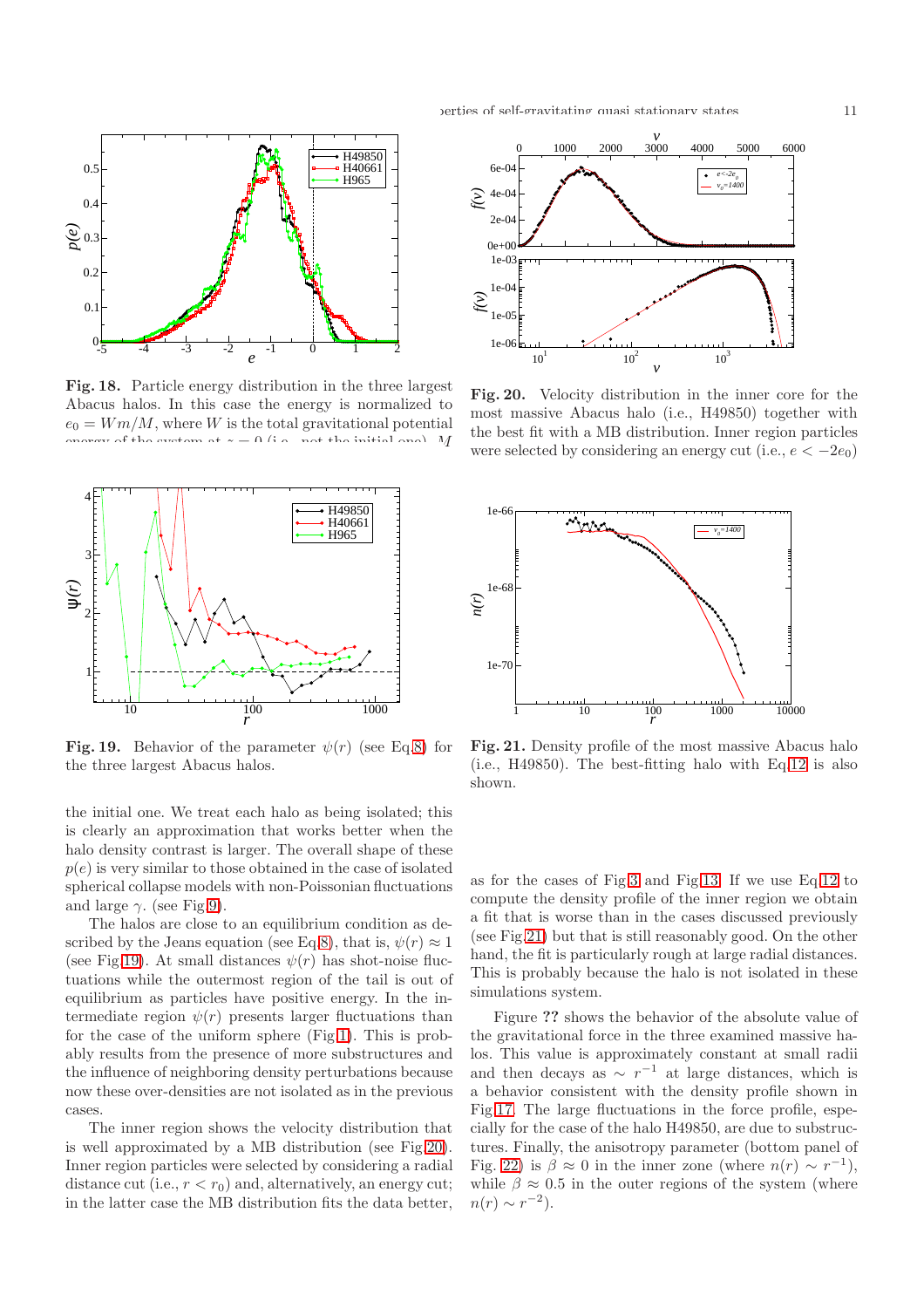

<span id="page-11-0"></span>Fig. 22. Top panel: Derivative of the density profile for the three largest Abacus halos. Bottom panel: Anisotropy parameter.

#### 3.6. Discussion

In high-resolution simulations of CDM halos [\(Taylor & Navarro 2001\)](#page-14-9) the coarse-grained phase-space density decays as

$$
\frac{\rho(r)}{\langle v_r^2(r)\rangle^{3/2}} \sim \frac{1}{r^{\mu}} \,, \tag{19}
$$

where  $\mu \approx 1.875$ . We compare the results of our experiment with the above behavior, starting from the violent collapse case of a uniform sphere. In this case, combin-ing Eq[.9](#page-3-4) and Eq[.14](#page-5-2) we find  $\mu = 5/2$  in the tail, while in the core  $\mu \simeq 0$  (see top panel of Fig. [23\)](#page-11-1). The QSS established after the collapse of spherical distributions with non-Poissonian fluctuations show a behavior that depends on the parameter  $\gamma$ : when  $\gamma$  is small, and thus the initial fluctuations are close to Poissonian, then the slope  $\mu$  is similar to that of the Poissonian case. When instead the distribution is initially clustered (i.e.,  $\gamma = 10^3 - 10^4$ ), then the slope is  $\mu \approx 1.875$  (see the middle panel of Fig. [23\)](#page-11-1).

The different behavior observed for the isolated and clustered simulations as a function of  $\gamma$  is again good evidence that, by changing such a parameter, the mean-field and collisionless dynamics that drive system to reach a QSS passes from being close to a top-down monolithic collapse to a bottom-up hierarchical aggregation process. Finally, in the cosmological halos of the Abacus simulations of the previous subsection we find  $\mu \approx 1.875$ , thus very similar to the isolated case with  $\gamma = 10^3 - 10^4$  (see the bottom panel of Fig[.23\)](#page-11-1).

For the case of cosmological halos, there have been attempts to determine the slope of the density profile  $\alpha$ for spherically symmetric and isotropic systems that are in Jeans equilibrium and that exhibit power-law, coarsegrained, phase-space density [\(Taylor & Navarro 2001\)](#page-14-9). It was formally shown that the allowed density slopes  $\alpha$  lie in the range [1, 3] [\(Hansen 2004\)](#page-13-38). It was then noticed that in halos extracted from cosmological simulations there is a linear relationship between the density slope and the anisotropy parameter [\(Hansen & Moore 2006;](#page-13-37)



<span id="page-11-1"></span>Fig. 23. Coarse-grained phase-space density in the uniform case (top panel), nonuniform case (middle panel), and cosmological halos (bottom panel).

[Hansen & Stadel 2006;](#page-13-39) [Hansen et al. 2006\)](#page-13-40); this relationship, however, has a large scattering, where for  $\alpha \rightarrow 3$  for  $\beta \to 0.5$  and  $\alpha \to 1$  for  $\beta \to 0$ . These trends are similar to what we obtain in examining the Abacus halos, but not for case in which the more violent relaxation occurring when a monolithic collapse takes place as in this latter case  $\alpha \to 0$  for  $\beta \to 0$ . This situation thus shows that the relation between  $\alpha$  and  $\beta$  is determined by the dynamical mechanism at work rather being universal as argued by [Hansen & Moore \(2006](#page-13-37)).

From an analytical point of view, by using the hypotheses that both the coarse-grained phase-space density and the density profile being a power law in distance, allowing for the possibility that the velocity distribution is not isotropic and the empirical linear relation between  $\alpha$  and  $\beta$ , it is possible to solve the Jeans equations an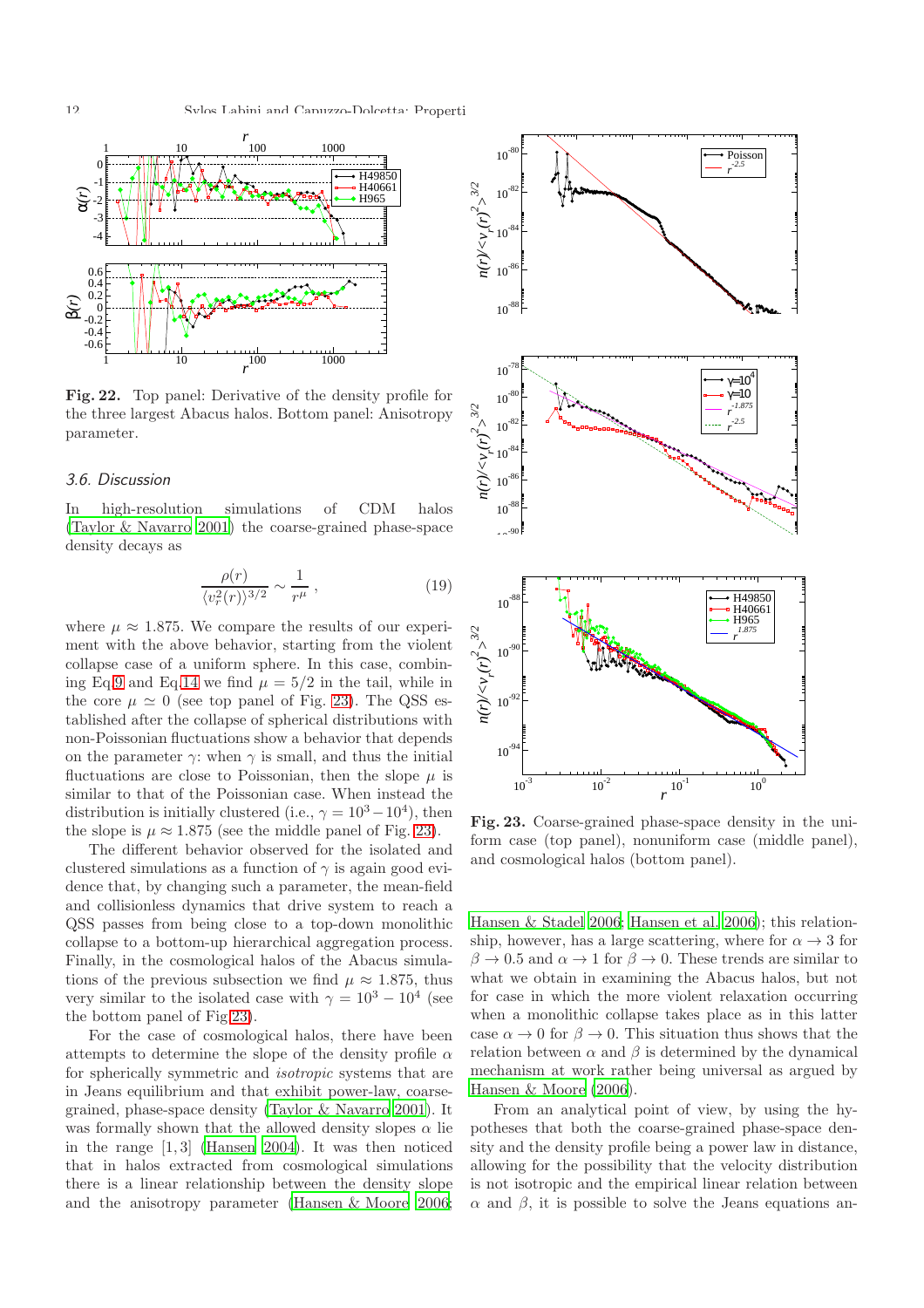alytically and extract the relevant statistical information of the system [\(Dehnen & McLaughlin 2005\)](#page-13-41). However, a purely power-law, coarse-grained, phase-space density approximates well the observed behavior only for the case of a bottom-up dynamics but not for the top-down case.

# <span id="page-12-0"></span>4. Conclusions

Two competing processes work to determine the dynamical evolution of finite initially spherical and cold selfgravitating systems. On one hand they undergo a global (top-down) collapse driven by their own rapidly varying gravitational field, and, on the other hand, internal density fluctuations lead to formation of local substructures of growing size through a (bottom-up) aggregation process. Therefore, in general, there is a sort of competition between a top-down and a bottom-up mean-field collisionless dynamics. Anyway, in both cases collisional effects are negligible because of their much longer timescale with respect to that giving rise to QSS.

The properties of the QSS formed depend on the evolutionary paths they have followed, and thus on which of the above-mentioned two mechanisms prevails during the relaxation from the out-of-equilibrium IC to the quasistationary configuration. In particular, the dynamics is different depending on the type of correlation properties between initial density perturbations. When the amplitude of initial fluctuations is small, a global collapse takes place and the system relaxes into a QSS in a very short time: the signature of this process is a wide energy exchange between particles. On the other hand, in case of large initial fluctuations, the bottom-up aggregation process becomes predominant over the global collapse and, so, clustering at small scales builds up larger and larger substructures halting the global collapse. That is, the fragmentation into large and growing substructures inhibits the occurrence of a large variation of the overall system size and, consequently, the particle energy distribution only moderately changes.

We considered a family of simple IC representing isolated, spherical, and cold distributions of particles with different spectra of initial density fluctuations. By varying the initial amplitude of initial density perturbations, we find that it is possible to select the mechanism through which the out-of-equilibrium IC are driven to form a QSS.

As we said above, for the case of a top-down (monolithic) collapse, which occurs whenever the amplitude of initial density fluctuations are small, the particle energy distribution changes significantly in a rapid interval of time centered around the time of maximum system contraction (essentially the free-fall time): such variation is given by the interplay of the finite size of the system with the growth of density perturbations during the collapse. In this situation, the QSS are characterized by a compact core, which contains a significant fraction of the system mass and shows an almost isotropic velocity distribution. The core is surrounded by a low-density region in which orbits are very elongated, that is, where the velocity

anisotropy parameter  $\beta$  tends to 1. Based on an assumption of the validity of the Jeans equation, we were able to show that the inner region of a system emerging by a violent top-down collapse is characterized by an almost flat density profile. However, the outer power-law decay of density is  $\rho(r) \sim r^{-4}$ , a behavior that is observed in the numerical experiments of initially cold and uniform systems.

On the other hand, when initial perturbations are of large enough amplitude then a QSS is reached through a bottom-up, hierarchical, aggregation process in which small substructures merge to form larger and larger substructures. This process is accelerated when initial density correlations are long range. That is, at given initial fluctuations amplitude, the smaller the power-law index,  $n \in (-3, 0]$ , of the density fluctuation power spectrum,  $P(k) \sim k^n$ , the faster the evolution of the bottom-up mechanism of structure formation. In this latter situation, the variation of the particle energy distribution is smaller than in the former and, for this reason, the orbits in the outermost regions of the system are less radially elongated. The exponent of the density profile is  $0 < \alpha \leq 4$  and the anisotropy parameter is  $0 \leq \beta < 1$ . When initial density perturbations are large enough the core-halo structure is not formed. In this case the profile is better fitted by a NFW behavior.

We also demonstrated that the halos formed in cosmological N-body simulations in the standard CDM scenario, although they are not isolated but rather embedded in the tidal field of neighboring structures, show properties similar to QSS obtained in the simple isolated and spherical cases considered in this work, in the case of large enough initial fluctuation amplitudes. In CDM-like cosmologies, density fluctuations are long-range correlated (i.e.,  $P(k) \sim k^{-2}$ ) and, as said above, this situation implies the development of a bottom-up aggregation process rather than a top-down scenario through the collapse of large over-densities. We can thus conclude that isolated, spherical, and dynamically cold systems with different choices of initial density perturbations amplitude represent a useful tool to study the formation of QSS through a mean-field collisionless dynamics, both when the clustering proceeds in a bottom-up and in top-down way. The fact that systems emerging from cosmological environment have similar properties to those emerging from isolated IC a imply that, when fluctuations are highly nonlinear, the evolution of a cosmological halo is well approximated by neglecting tidal interactions with neighboring structures.

To conclude, we now consider a long-standing observational puzzle that can be related to these results. This is the core-cusp problem, that is, the well-known difference between the observed inner density profiles of dark matter in low-mass galaxies and the density profiles obtained in cosmological N-body simulations. Observations seem to indicate an approximately constant dark matter density in the inner parts of galaxies (the core), while CDM halos profiles show instead a  $\sim r^{-1}$  power-law cusp at short distances [\(Navarro et al. 1997\)](#page-13-30). This fact, known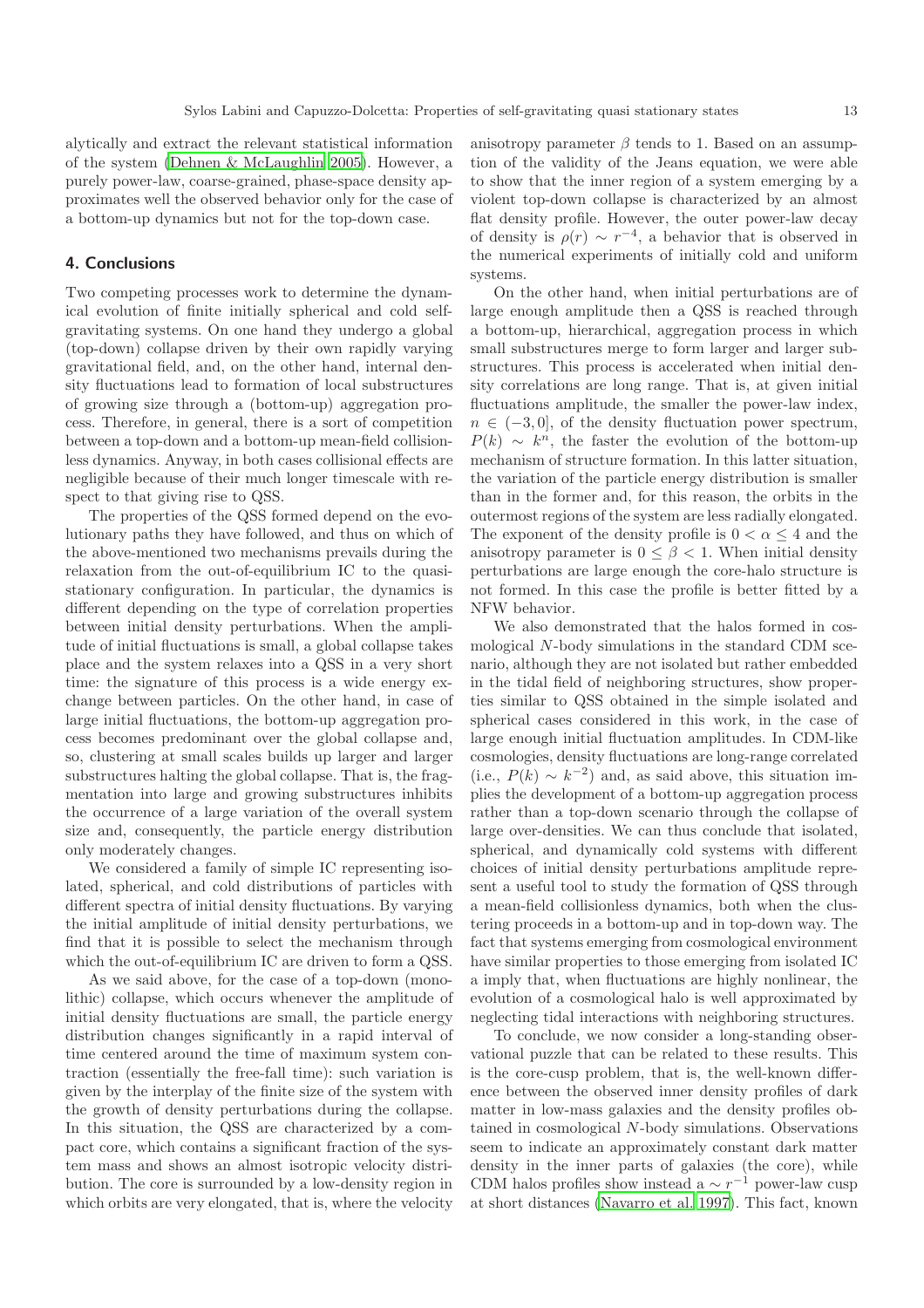as the "core/cusp controversy", stands as one of the unsolved problems in small-scale cosmology (see for a recent review [De Blok \(2010\)](#page-13-42) and references therein). Our results suggest that a possible solution to this puzzle could be found in the violent origin of the galaxies through something more similar to a monolithic collapse than a bottom-up aggregation process. [Benhaiem et al. \(2017,](#page-13-43) [2019](#page-13-44)); [Sylos Labini et al. \(2020](#page-14-10)) provide further discussions of this specific topic. Concerning the latter point, we note that the case for galaxy formation through a monolithic collapse has also been very recently advocated by [Peebles \(2020](#page-13-45)).

# Acknowledgements

We are grateful to Lehman Garrison for his valuable assistance in explaining us the Abacus database and for providing us an ad-hoc simulation with high resolution halos catalogs and data. The Abacus data are available at https://lgarrison.github.io/AbacusCosmos/. We are grateful to Volker Springel for his help in the use of Gadget-2.

#### **References**

- <span id="page-13-10"></span>Aarseth, S., Lin, D., & Papaloizou, J. 1988, Astrophys. J., 324, 288
- <span id="page-13-11"></span>Aguilar, L. & Merritt, D. 1990, Astrophys. J., 354, 73
- <span id="page-13-36"></span>Arca-Sedda, M. & Capuzzo-Dolcetta, R. 2014, Astrophys. J., 785, 51
- <span id="page-13-15"></span>Barnes, E. I., Lanzel, P. A., & Williams, L. L. R. 2009, Astrophys. J., 704, 372
- <span id="page-13-27"></span>Baushev, A. & Barkov, M. 2018, Journal of Cosmology and Astroparticle Physics, 2018, 034–034
- <span id="page-13-24"></span>Benetti, F. P. C., Ribeiro-Teixeira, A. C., Pakter, R., & Levin, Y. 2014, Phys. Rev. Lett., 113, 100602
- <span id="page-13-43"></span>Benhaiem, D., Joyce, M., & Sylos Labini, F. 2017, Astrophys.J., 851, 19
- <span id="page-13-19"></span>Benhaiem, D., Joyce, M., Sylos Labini, F., & Worrakitpoonpon, T. 2016, Astron.Astrophys., 585, A139
- <span id="page-13-18"></span>Benhaiem, D. & Sylos Labini, F. 2015, Mon.Not.R.Astron.Soc., 448, 2634
- <span id="page-13-20"></span>Benhaiem, D. & Sylos Labini, F. 2017, Astron.Astrophys., 598, A95
- <span id="page-13-44"></span>Benhaiem, D., Sylos Labini, F., & Joyce, M. 2019, Phys.Rev.E, 99, 022125
- <span id="page-13-32"></span>Binney, J. & Knebe, A. 2001, Mon. Not. Roy. Astron. Soc., 325, 845
- <span id="page-13-28"></span>Binney, J. & Tremaine, S. 2008, Galactic Dynamics (Princeton University Press)
- <span id="page-13-23"></span>Blumenthal, G. R., Faber, S. M., Primack, J. R., & Rees, M. J. 1984, Nature, 311, 517
- <span id="page-13-21"></span>Blumenthal, G. R., Pagels, H., & Primack, J. R. 1982, Nature, 299, 37
- <span id="page-13-12"></span>Boily, C., Athanassoula, E., & Kroupa, P. 2002, Mon. Not. R. Astr. Soc., 332, 971
- <span id="page-13-14"></span>Boily, C. M. & Athanassoula, E. 2006, Mon. Not. R. Astr. Soc., 369, 608
- <span id="page-13-22"></span>Bond, J. R., Szalay, A. S., & Turner, M. S. 1982, Phys. Rev. Lett., 48, 1636
- <span id="page-13-3"></span>Campa, A., Dauxois, T., Fanelli, D., & Ruffo, S. 2014, Physics of Long-Range Interacting Systems (Oxford)
- <span id="page-13-5"></span>Capuzzo-Dolcetta, R. A. 2019, Classical Newtonian Gravity (Springer International Publishing)
- <span id="page-13-2"></span>Dauxois, T., Ruffo, S., Arimondo, E., & Wilkens, M. 2002, Dynamics and Thermodynamics of Systems with Long-Range Interactions: An Introduction (Berlin, Heidelberg: Springer Berlin Heidelberg), 1–19
- <span id="page-13-42"></span>De Blok, W. J. G. 2010, Advances in Astronomy, 2010, 789293
- <span id="page-13-35"></span>Dehnen, W. 1993, Mon.Not.R.Astron.Soc., 265, 250
- <span id="page-13-41"></span>Dehnen, W. & McLaughlin, D. E. 2005, Monthly Notices of the Royal Astronomical Society, 363, 1057–1068
- <span id="page-13-33"></span>Diemand, J., Moore, B., Stadel, J., & Kazantzidis, S. 2004, Mon. Not. Roy. Astron. Soc., 348, 977
- <span id="page-13-25"></span>Garrison, L. H., Eisenstein, D. J., Ferrer, D., et al. 2018, The Astrophysical Journal Supplement Series, 236, 43
- <span id="page-13-26"></span>Garrison, L. H., Eisenstein, D. J., & Pinto, P. A. 2019, Monthly Notices of the Royal Astronomical Society, 485, 3370–3377
- <span id="page-13-40"></span>Hansen, S., Moore, B., & Stadel, J. 2006, EAS Publications Series, 20, 33–36
- <span id="page-13-38"></span>Hansen, S. H. 2004, Monthly Notices of the Royal Astronomical Society, 352, L41
- <span id="page-13-37"></span>Hansen, S. H. & Moore, B. 2006, New Astronomy, 11, 333–338
- <span id="page-13-39"></span>Hansen, S. H. & Stadel, J. 2006, Journal of Cosmology and Astroparticle Physics, 2006, 014–014
- <span id="page-13-9"></span>Henon, M. 1964, Ann. Astrophys., 27, 1
- <span id="page-13-29"></span>Jeans, J. H. 1915, Mon.Not.R.Astron.Soc., 76, 70
- <span id="page-13-16"></span>Joyce, M., Marcos, B., & Sylos Labini, F. 2009, Mon. Not. R. Astron. Soc., 397, 775
- <span id="page-13-8"></span>Joyce, M. & Sylos Labini, F. 2013, Mon. Not. R. Astron. Soc., 429, 1088
- <span id="page-13-34"></span>Levin, Y., Pakter, R., & Rizzato, F. 2008, Phys. Rev., E78, 021130
- <span id="page-13-4"></span>Levin, Y., Pakter, R., Rizzato, F. B., Teles, T. N., & Benetti, F. P. 2014, Physics Reports, 535, 1 , nonequilibrium statistical mechanics of systems with long-range interactions
- <span id="page-13-0"></span>Lynden-Bell, D. 1967, Mon. Not. R. Astr. Soc., 136, 101
- <span id="page-13-17"></span>Merritt, D. & Aguilar, L. A. 1985, Mon. Not. R. Ast. Soc, 217, 787
- <span id="page-13-30"></span>Navarro, J. F., Frenk, C. S., & White, S. D. M. 1997, Astrophys.J., 490, 493
- <span id="page-13-31"></span>Navarro, J. F., Hayashi, E., Power, C., et al. 2004, Monthly Notices of the Royal Astronomical Society, 349, 1039
- <span id="page-13-1"></span>Padmanabhan, T. 1990, Phys. Rept., 188, 285
- <span id="page-13-6"></span>Peebles, P. J. E. 1980, The Large-Scale Structure of the Universe (Princeton University Press)
- <span id="page-13-45"></span>Peebles, P. J. E. 2020, [arXiv:2005.07588](http://arxiv.org/abs/2005.07588)
- <span id="page-13-13"></span>Roy, F. & Perez, J. 2004, Mon. Not. R. Astr. Soc., 348, 62
- <span id="page-13-7"></span>Sahni, V. & Coles, P. 1995, Physics Reports, 262, 1